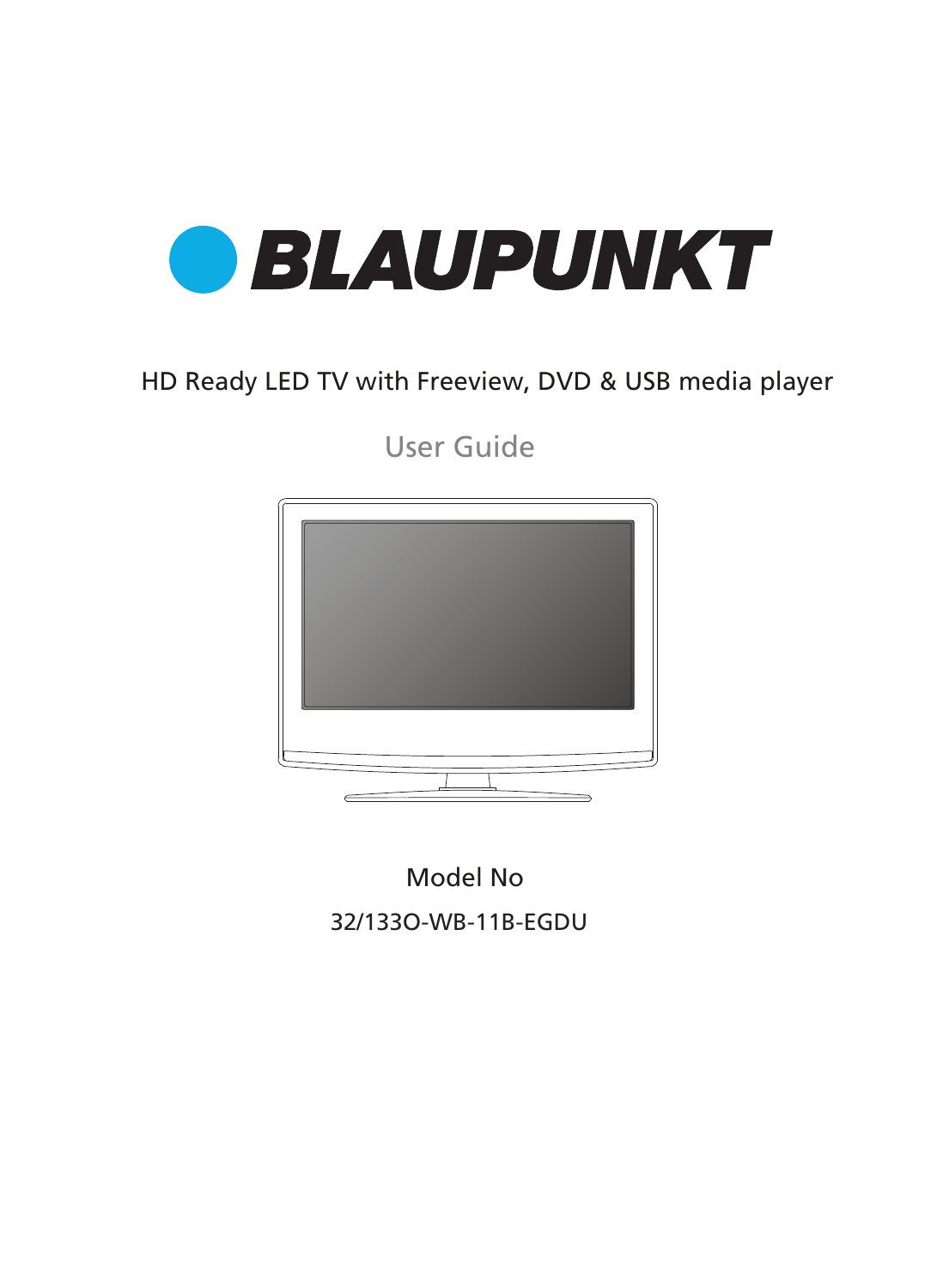### **Important safety instruction**



#### CALITION **RISK OF ELECTRIC SHOCK DO NOT OPEN**



### **Please read these instructions. All the safety and operating instructions should be read before the appliance is operated.**

#### **Warnings**

• Television sets which weigh 20kg or more must be lifted and carried by at least 2 people.

• This television does not contain any parts that are serviceable by the user. In case of a fault, contact the manufacturer or authorised service department. Exposing the internal parts inside the TV may endanger your life. The manufacturers guarantee does not extend to faults caused by repairs carried out by unauthorised third parties.



To prevent spread of fire, keep candles or other open flames away from this product at all times

• To reduce the risk of fire, electric shock or damage to the TV, do not expose it to dust, rain or moisture. Never expose the TV to dripping or splashing and do not place objects filled with liquids on or near the TV.

• Do not connect any external devices (DVD player, games console etc) when the TV is switched on. Disconnect both the TV and device from the mains before connecting. Only switch appliances on when the connection process is complete.

Do not place the television in a confined space and do not obstruct the ventilation openings at the rear of the television.

• When installing on a wall, ensure the TV is at least 5cm from the wall for ventilation.

• Always ensure that the TV's ventilation openings are not covered with items such as newspapers, tablecloths, curtains, etc.

Dispose of this television and any components including batteries in an environmentally friendly manner. If in doubt, please contact your local authority for details of recycling.

• Ensure this TV is used in moderate climates only.

#### **WARNING: Never place a television set on an unstable location. A television set may fall, causing serious personal injury or death. Many injuries, particularly to children, can be avoided by taking simple precautions such as:**

• Use cabinets or stands recommended by the manufacturer of the television set.

• Only use furniture that can safely support the television set.

Ensure the television set is not overhanging the edge of the supporting furniture.

• Do not place the television set on tall furniture (for example, cupboards or bookcases) without anchoring both the furniture and the television set to a suitable support.

• Do not place the television set on cloth or other materials that may be located between the television set and supporting furniture.

Please educate children about the dangers of climbing on furniture to reach the television set or its controls.

If your existing television set is being retained and relocated, the same considerations as above should be applied.

### **Safety**

For your safety, this appliance is fitted with a fused 3 pin mains plug. Should the fuse need to be replaced, ensure that any replacement is of the same amperage and approved with the BSI mark.

• Never try and replace the mains plug unless you have adequate qualifications and are legally authorised to do so. In the event that a replacement mains cable is required, contact the manufacturer for a suitable replacement.

Never use the television if it is damaged in any way.

• Always place the television on a flat level surface avoiding anywhere which may be subject to strong vibration.

• The ideal distance to watch the television is approximately five times the length of the diagonal measurements of the TV screen.

Ensure the television is not placed on top of the power cable as the weight of the television may damage the cable and cause a safety hazard.

Never place mobile phones, speakers or any other device which may cause magnetic or radio interference, near the television. If interference is apparent, move the device causing the interference away from the television.

• To disconnect the apparatus from the mains, please use the mains plug located on the underside/rear of the TV.

• Ensure that the mains plug is always easily accessible.

#### **WARNING: Excessive noise when using earphones and headphones can cause loss of hearing.**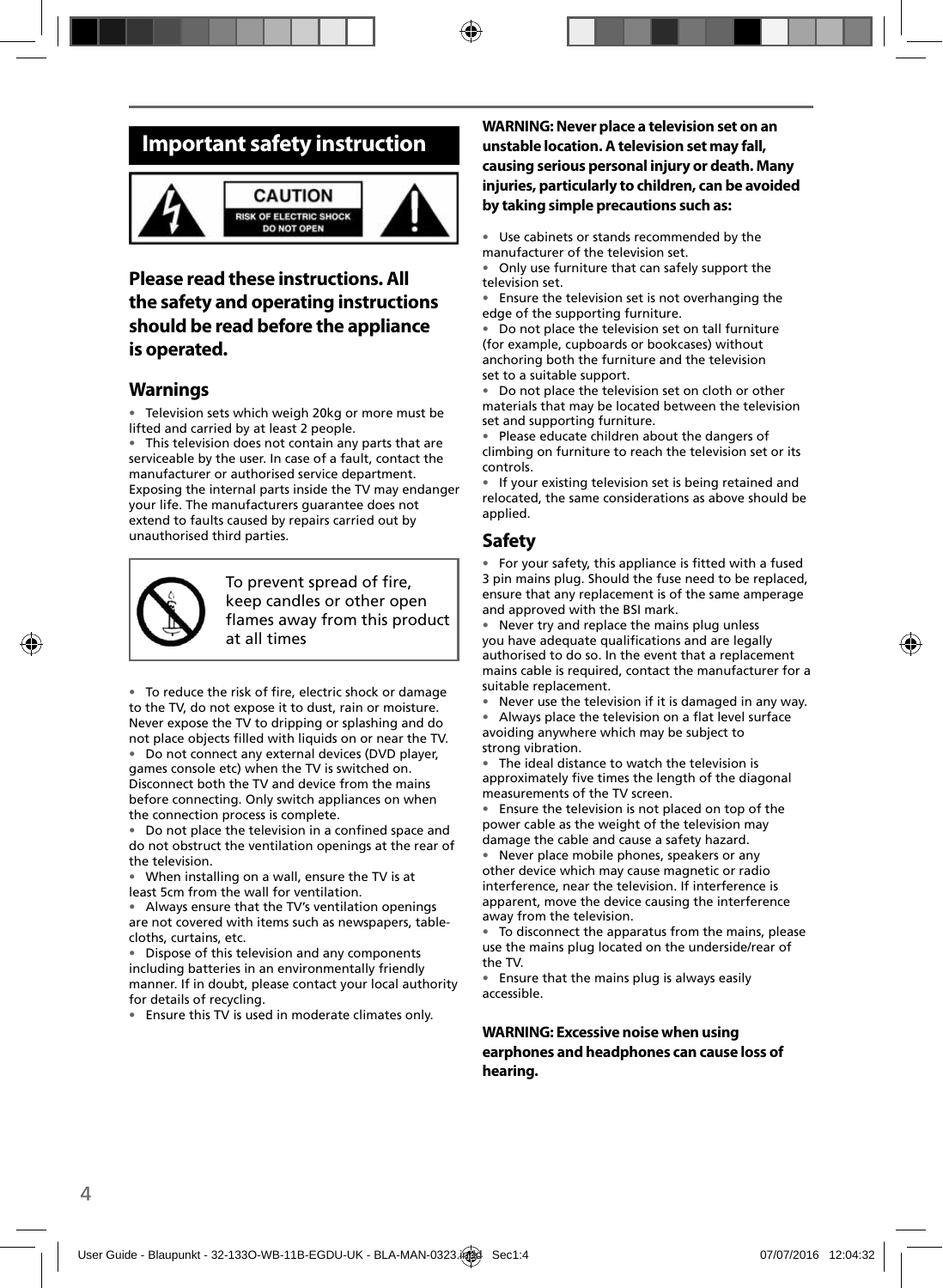### **Important safety instruction**



#### **Maintenance**

• To clean your TV, wipe with a soft, dry cloth. If the surfaces are extremely dirty, use a soft cloth dipped in a soap and water solution or a weak detergent solution.

• Never use alcohol, paint thinner or benzene to clean this unit.

• Before using a chemically treated cloth, read the instructions that came with the cloth carefully.

#### **CAUTION: If water or other liquid enters the television through the display panel surface, a malfunction may occur.**



### **Packaging**

• The safest way to transport your item is in the original box/packaging - please save your packaging for this.

• You will need the original box/packaging in the event of warranty/service repair or support. We are unable to carry out warranty/service if you are unable to package the item correctly.

#### **Important information regarding use of video**  games, computers, captions or other fixed image **displays**

The extended use of fixed image program material can cause a permanent "shadow image" on the LCD/LED panel, also known as "screen burn".

This "shadow image" can appear in the background during normal viewing. This type of irreversible LCD/LED panel deterioration can be limited by observing the following steps:

1. Reduce the brightness/contrast setting to a minimum suitable viewing level.

2. Do not display the fixed image for extended periods of time.

3. Turn the power off when not in use.

Examples of images that are more likely to cause "screen burn" are as follows (this is not an exhaustive list):

• TV channel logos: e.g. shopping channel logos and pricing displays - especially if they are bright and stationary. Moving or low-contrast graphics are less likely to cause ageing of the screen.

- Time displays.
- Teletext: Do not view a stationary page for a long period of time
- TV/DVD menus: e.g. listings of DVD disc content.

• Pause mode: Do not leave the TV in pause mode for long periods of time, e.g. when watching DVDs or videos.

**Important: Once 'shadow image/screen burn' occurs, it will never disappear and is not repairable under warranty.**

### **How do I dispose of this product?**

**UK:** Waste electrical products should not be disposed of with household waste. Please dispose of the product at a designated collection point for recycling of WEEE. For your nearest facilities, please see www.recycle-more.co.uk or in store for details.



**ROI:** Waste electrical products should not be disposed of with household waste. Separate disposal facilities exist. Check with your local authority or retailer for recycling advice.



#### **Batteries**

Do not expose batteries to high temperatures, excessive heat, prolonged sunshine or fire as this may cause leakage, explosion or ignition.

Observe the correct polarity when inserting batteries.

• Do not use different types of batteries together or mix old and new batteries.

• Dispose of batteries in an environmentally friendly way.

• Certain regions may regulate the disposal of batteries. Please consult your local authority.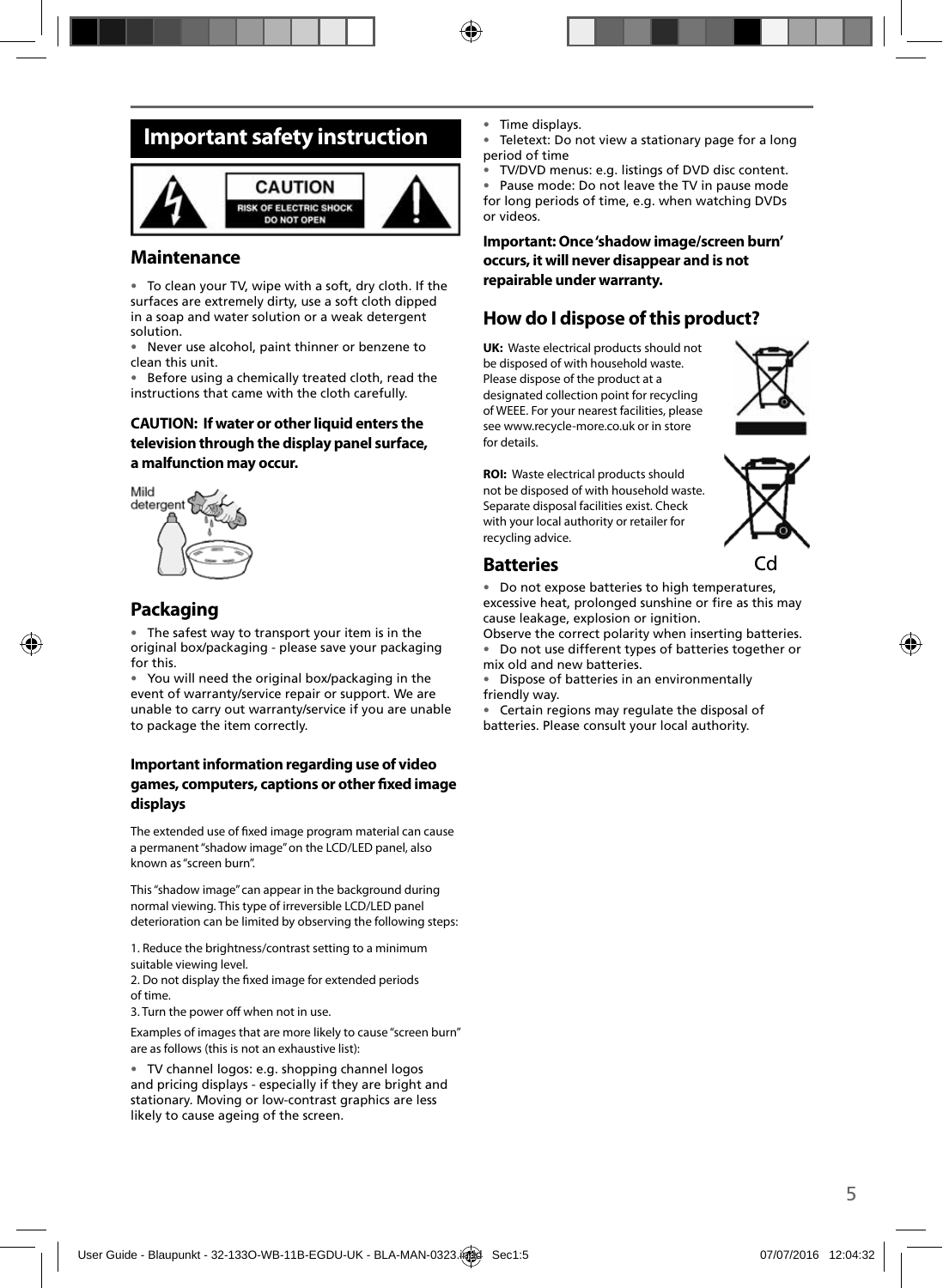### **Trademarks**

#### Homr

The terms HDMI and HDMI High-Definition Multimedia Interface, and the HDMI Logo are trademarks or registered trademarks of HDMI Licensing, LLC in the United States and other countries.

#### **HDTV**

The "HD TV" Logo is a trademark of DIGITALEUROPE.

#### **DVB**

The DVB logo is the registered trademark of the Digital Video Broadcasting (DVB) project.



Manufactured under license from Dolby Laboratories. Dolby, Dolby Audio and the double-D symbol are trademarks of Dolby Laboratories.

#### **FREEVIEW**

The FREEVIEW words and logos are trade marks of DTV Services LTD. © DTV Services Ltd.

#### **SAORVIEW**

SAORVIEW is a registered trademark owned by RTÉ.

**CAUTION:**

CLASS 1<br>LASER PRODUCT

This caution label is located on the rear panel of the unit

THIS UNIT IS A CLASS 1 LASER PRODUCT. THIS UNIT USES A VISIBLE LASER BEAM WHICH COULD CAUSE HAZARDOUS RADIATION EXPOSURE IF DIRECTED. BE SURE TO OPERATE THE PLAYER CORRECTLY AS INSTRUCTED. WHEN THIS UNIT IS PLUGGED INTO THE WALL OUTLET, DO NOT PLACE YOUR EYES CLOSE TO THE OPENINGS TO LOOK INTO THE INSIDE OF THIS UNIT. USE OF CONTROLS OR ADJUSTMENTS OR PERFORMANCE OF PROCEDURES OTHER THAN THOSE SPECIFIED HEREIN MAY RESULT IN HAZARDOUS RADIATION EXPOSURE. DO NOT OPEN COVERS AND DO NOT REPAIR YOURSELF. REFER SERVICING TO OUALIFIED PERSONNEL.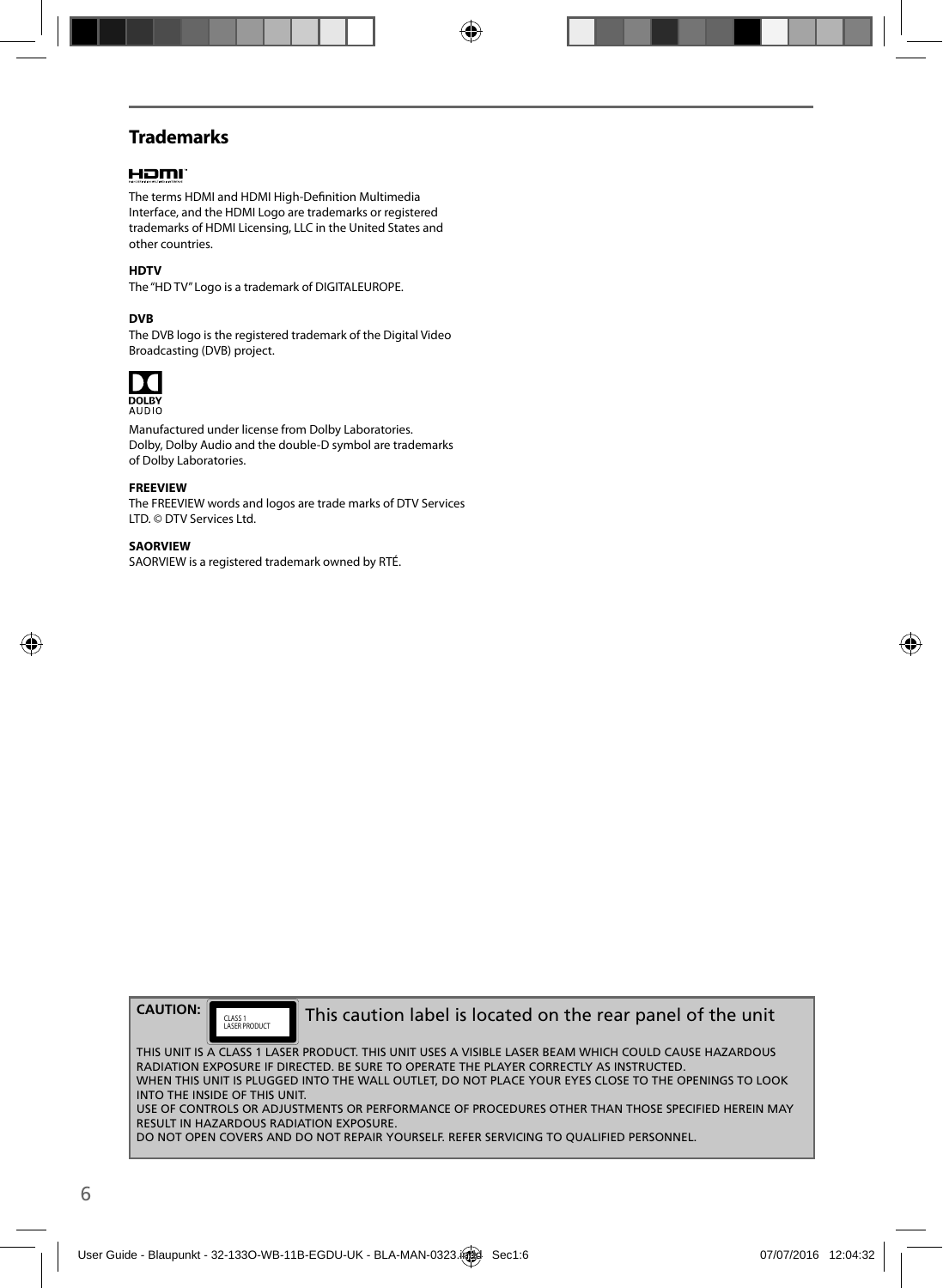# **CONTENTS**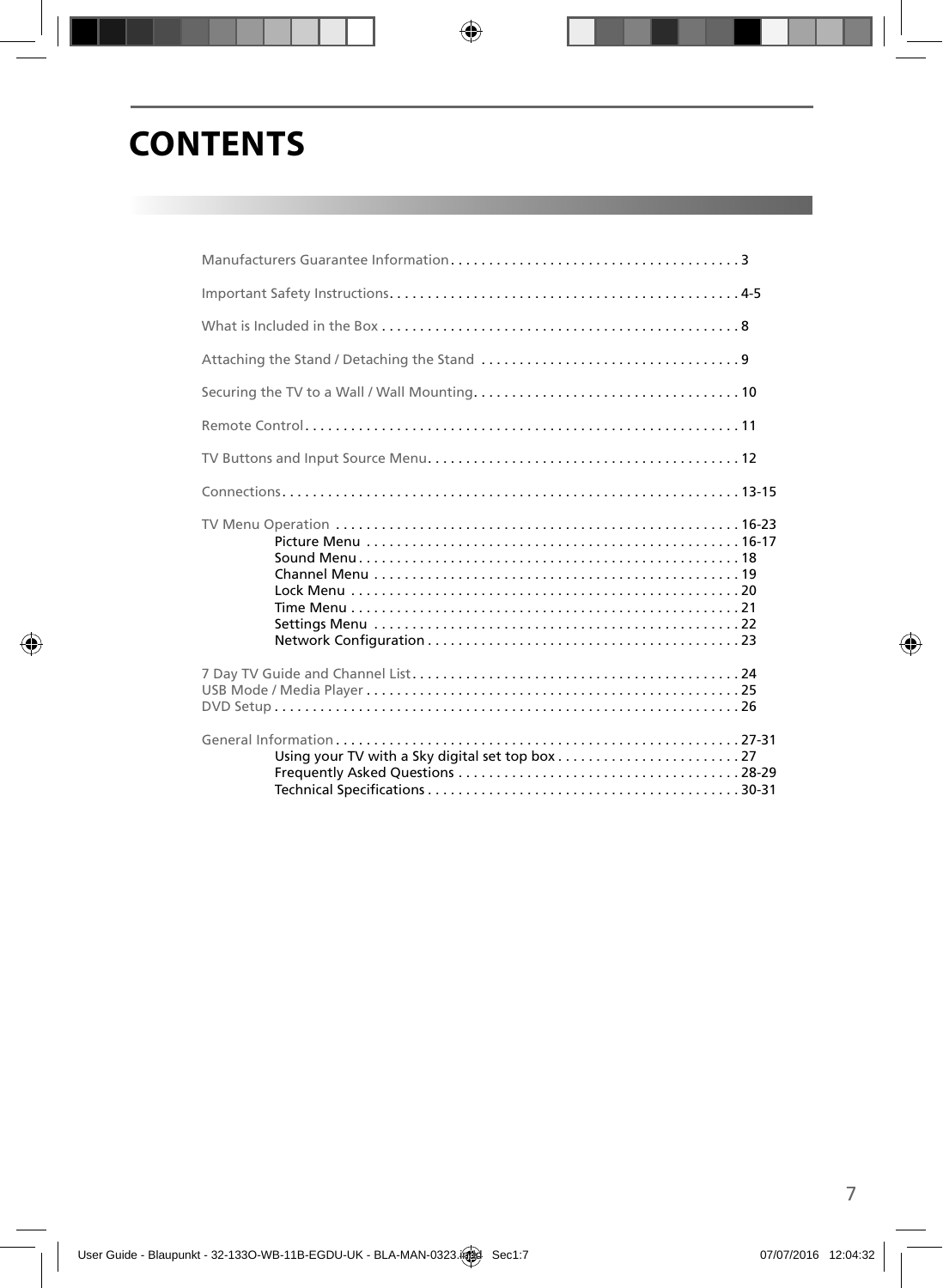# **WHAT IS INCLUDED IN THE BOX**

#### Accessories

Included with this TV are the following accessories

1 x User Guide



1 x Quick Start Guide 2 x AAA Batteries

Quick Start Guide

#### 1 x TV



1 x RF Cable



1 x Remote Control





1 x Stand installation pack



Please save your box/packaging as you will need this in the event of warranty/service repair or support. We are unable to carry out warranty/service if you are unable to package it correctly. The safest way to package your item in the event of warranty/service repair is in it's original box/packaging.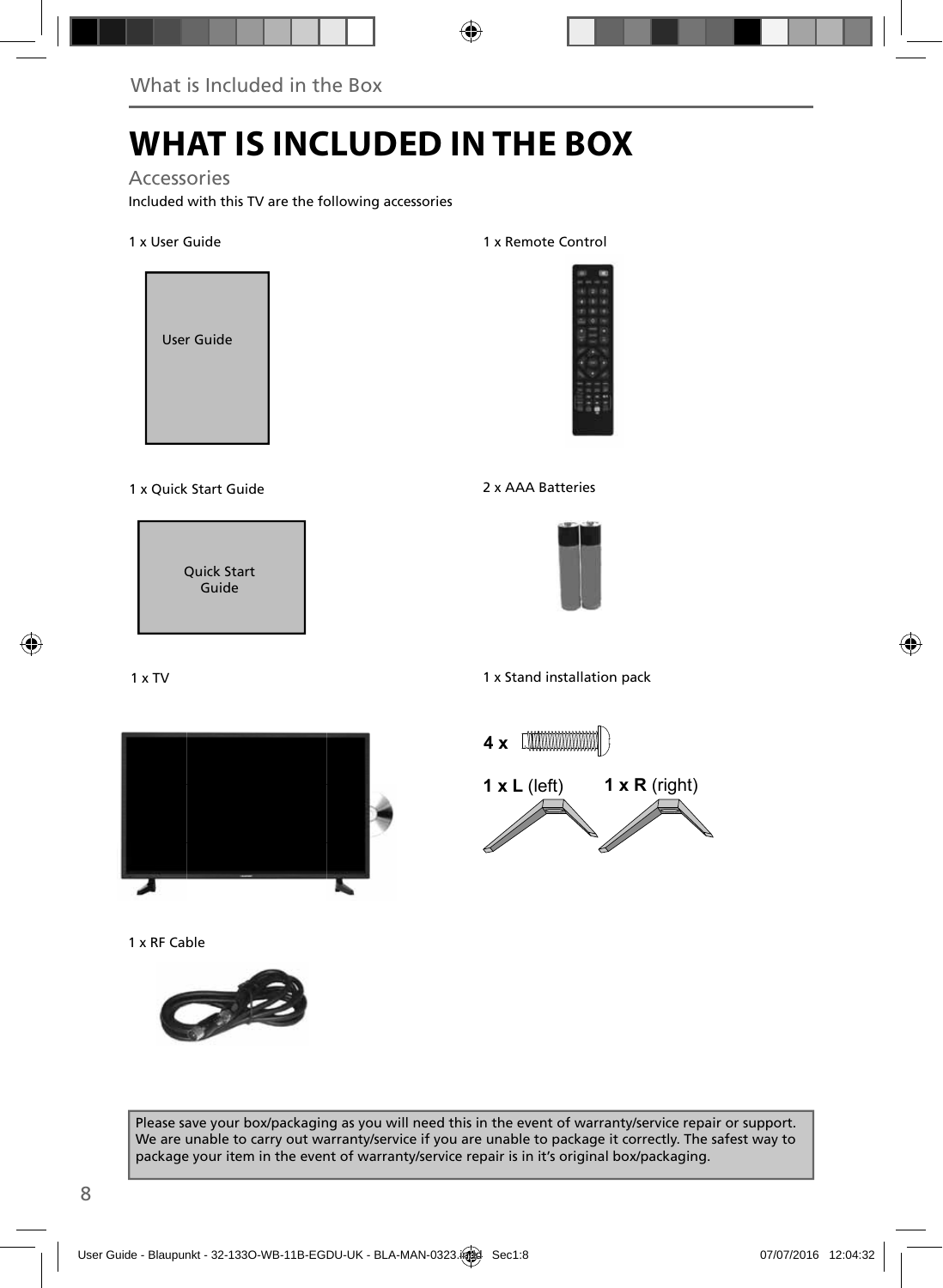# **ATTACHING THE STAND**

Attaching the stand feet

Screws that are included. To complete the stand feet installation you will require a cross head screw driver.

### **4 x** [**\\\\\\\\\\\\\\\\\\\\\\\\**\\\



(fig.1) Place the TV set on a flat and clean surface with the panel facing downwards to avoid damage, then fix the stand feet shown.

(fig.2) When the stand feet are installed correctly the stand feet will be longest at the front of the TV and shortest at the back with the feet pointing away from each other.

**(fig.3)** When the stand feet are in the correct position, secure the stand feet to the underside of the TV set using the 4 screws provided.

### Detaching the stand

Remove the screws highlighted then remove the stand feet from the underside of the TV set.

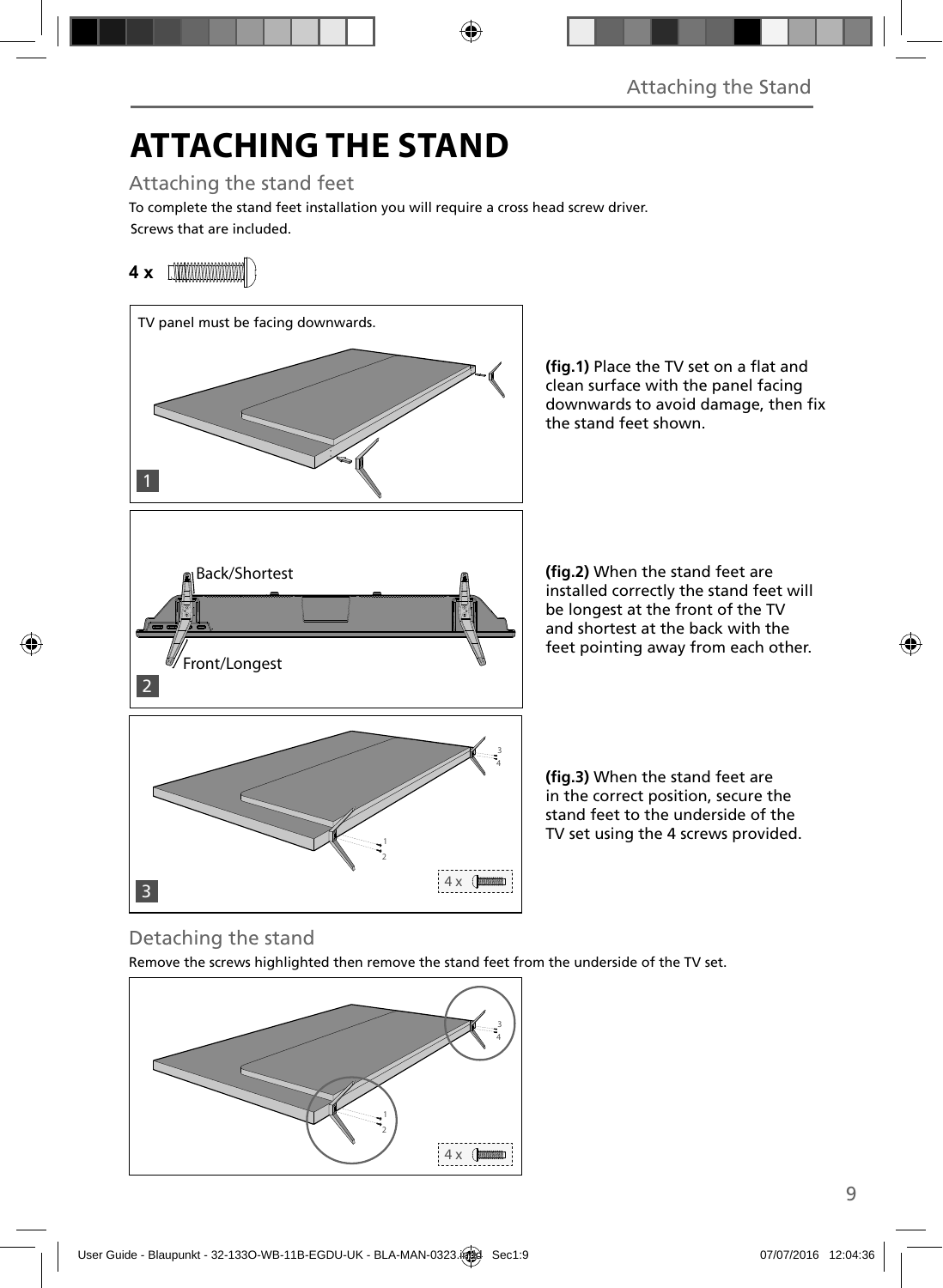# **SECURING THE TV TO A WALL**

### Securing the TV to a wall with anti-tip straps

For maximum security in the home when using a TV with its stand anti-tip straps should be fitted. These are available from supermarket websites and other websites and are an easy, inexpensive and effective way of ensuring your TV stays safely upright. Straps are designed to be attached to the rear of the TV and then tethered to the wall or the furniture the TV is stood on.

#### Note - Please ensure that children do not climb on the TV set.

**A)** Using one or both of the top wall-mounting holes and screws (the screws are already supplied in the wall mounting holes) fasten one end of the fastening cord/s to the TV.



**B)** Secure the other end of the fastening cord/s to your wall. (you will need screws/fixings suitable for your wall type - available separately from most DIY stores).



The Royal Society for the Prevention of Accidents is urging people to take care with flat-screen televisions.

RoSPA stated in 2010 that "Toddlers are particularly at risk of pulling flat-screen televisions on to themselves. They are unsteady on their feet and are attracted by colourful television images." The risk is increased as televisions become lighter.

### Wall Mounting

IMPORTANT - Before drilling any holes in the wall ensure you are not drilling where there could be any electrical wires, water or gas pipes.



1) Remove the four screws highlighted that are supplied in the wall mounting holes.

2) The wall mount can now be easily attached to the mounting holes on the rear of the TV.

For VESA wall mounting information please refer to the Technical Specification page.

For optimum viewing, if wall mounting the TV higher than eye level, the TV should be tilted downwards so that the TV's screen is 'face on'. See fig 1 and 2.



Important – If wall mounting this TV, only use the screws already provided in the wall mounting holes. Using other screws which are longer could cause irreparable damage to internal parts.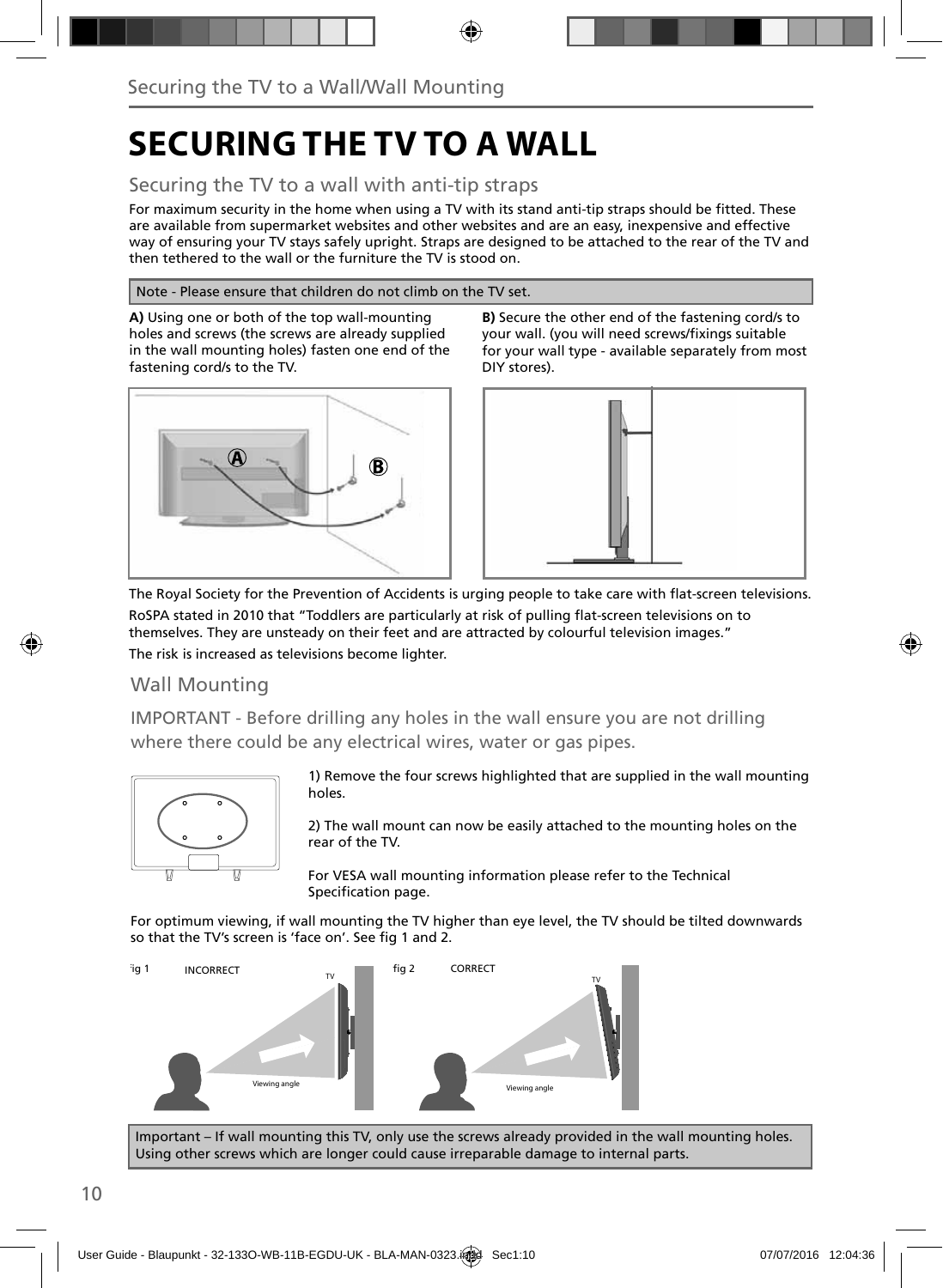# **REMOTE CONTROL**

|                | STANDBY - Switch on TV when in standby or vice versa                                                             |  |
|----------------|------------------------------------------------------------------------------------------------------------------|--|
|                | MUTE - Mute the sound or vice versa<br>DTV - Switch to Freeview source                                           |  |
|                | RADIO - Switch to radio whilst in Freeview source                                                                |  |
|                | USB - Switch to USB source<br><b>O</b> DVD - Switch to DVD source                                                |  |
|                |                                                                                                                  |  |
| $\overline{2}$ | NUMBER BUTTONS - 0 - 9 to select a TV channel directly.<br>TV GUIDE - Opens the 7 Day TV Guide (Freeview mode)   |  |
|                | $\mathbb{C}$ - To return to the previous channel viewed                                                          |  |
|                |                                                                                                                  |  |
| 3)             | VOL $(+/-)$ - To increase / decrease the sound level<br>P.MODE - Scrolls through picture mode options            |  |
|                | S.MODE - Scrolls through sound mode options                                                                      |  |
|                | FAV - To display favourites menu                                                                                 |  |
|                | $CH (+/-)$ - To increase or decrease the channel being watched<br>MENU - To display OSD menu                     |  |
|                | EXIT - To exit all menus                                                                                         |  |
|                | (A/V/4/M/OK) - Allows you to navigate the on-screen menus                                                        |  |
|                | and adjust the system settings to your preference<br>SOURCE - To display the input/source menu                   |  |
|                | INFO - Press once for now/next channel information                                                               |  |
|                | Press twice for programme information about current                                                              |  |
|                | programme                                                                                                        |  |
|                | ASPECT - To switch the screen between the different picture                                                      |  |
| $\overline{4}$ | formats<br>SLEEP - Press repeatedly to cycle through the sleep options                                           |  |
|                | AUDIO - To change the audio language (if available)                                                              |  |
|                | SUBTITLE - To switch the dialogue at the bottom of the screen                                                    |  |
|                | (on/off)<br>TEXT - To enter/exit Text                                                                            |  |
|                | TEXT HOLD - Teletext mode - Hold current page which is                                                           |  |
|                | displayed (Analoque TV)                                                                                          |  |
|                | DISPLAY - To switch off the screen when listening to radio<br>TEXT/DVD ZOOM - Zoom function for Teletext and DVD |  |
|                | DVD MENU/RECORD - Access the DVD root menu and USB                                                               |  |
|                | record function                                                                                                  |  |
|                | To restart the current chapter<br>To advance forward to the next chapter                                         |  |
|                | $\odot$ - To stop the playback/Eject Disc                                                                        |  |
| ▭⊙▷            | (To EJECT the disc press/hold the ■▲ button for 4 seconds)                                                       |  |
|                | $\left( \widehat{A} \right)$ - To play in fast rewind mode                                                       |  |
|                | - To play in fast forward mode                                                                                   |  |
|                | - To play/pause                                                                                                  |  |
|                | DVD SETUP/REC LIST - Opens up DVD Menu or Opens the list                                                         |  |
|                | of what has been previously recorded<br>□⊙▷ GOTO - To go to a specific chapter                                   |  |
|                | □ ⊙ D A-B - Press once to set point, press a second time to return                                               |  |
|                | to point                                                                                                         |  |
|                | ANGLE - Select different angle of DVD<br>□⊙ > REPEAT - To repeat playback                                        |  |
|                |                                                                                                                  |  |
|                |                                                                                                                  |  |
| ി              | For Models with Integrated DVD players                                                                           |  |
|                |                                                                                                                  |  |

 $\sqrt{\mathbf{r}}$  For Models with PVR Function

For Models with USB Playback

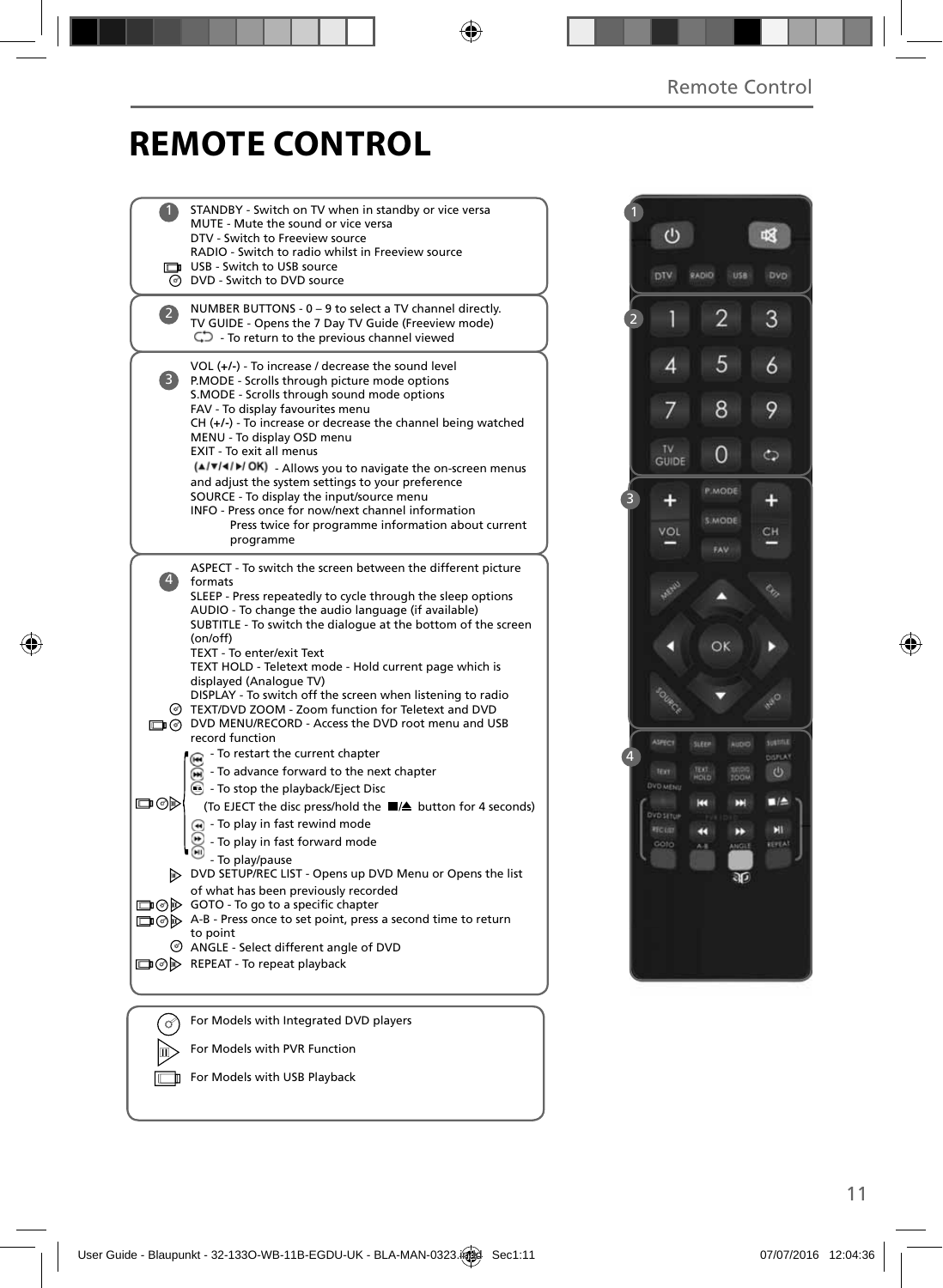# **TV BUTTONS AND INPUT SOURCE MENU**



### Choosing Mode Input/Source

#### To switch between the different input/ connections.

For further information on input/connections please view 'Connections' pages.

A) Using the buttons on the remote control:

1) Press [SOURCE] - The source menu will appear. 2) Press  $[V]$  or  $[V]$  to select the input you require. 3) Press [OK].

- B) Using the buttons on the Television:
- 1) Press [SOURCE].

2) Scroll up / down using CH+/ CH- buttons to the input/source you require. 3) Press Vol+ to change input/source to the one selected.

|                   | <b>Standby Power On/Off</b>          |
|-------------------|--------------------------------------|
|                   | 2 Displays the input source menu     |
| B                 | Displays Menu/OSD                    |
| $\left( 4\right)$ | Programme/Channel down and menu down |
|                   | 5 Programme/Channel up and menu up   |
|                   | <b>6</b> Volume down and menu left   |
|                   | 7 Volume up and menu right           |
| 8                 | Play/Pause DVD                       |
| ٠q                | Stop/Eject DVD                       |



Example of Source menu depending on the TV model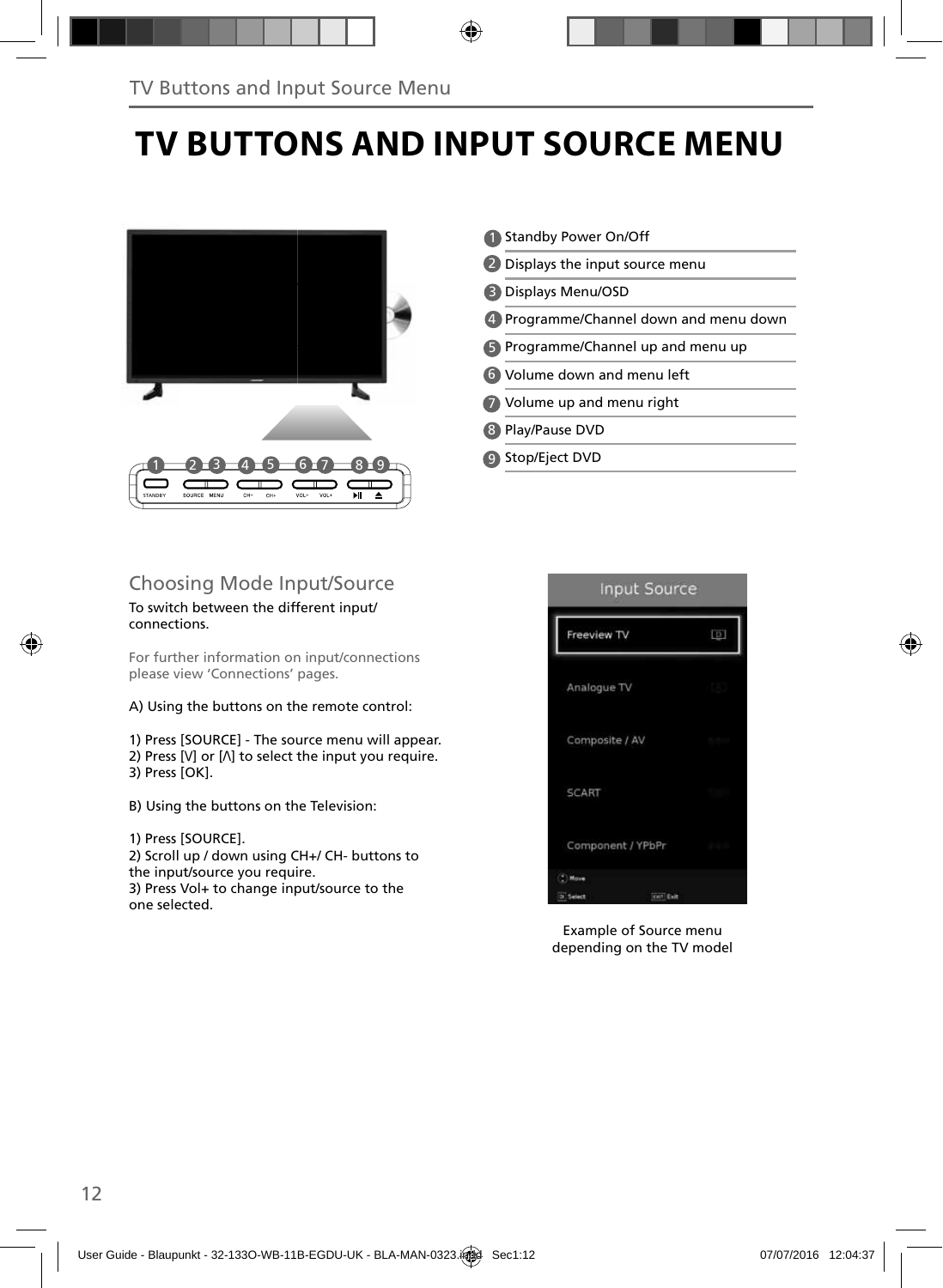| ة ©<br>$\circ$ $\approx$<br>N                                 |
|---------------------------------------------------------------|
| $\circledcirc$<br>O<br>OBOIN<br>O<br><b>O</b><br>SERVICI<br>ш |
|                                                               |
| HDMI input                                                    |
| USB port                                                      |
| Common Interface module                                       |
| Service input                                                 |
| Component / Video input                                       |
| Audio input for Video & Ypbpr                                 |
| HD input (Ypbpr)                                              |
|                                                               |

\*The Ethernet/LAN port is used for Freeview HD services only.

\*\*The Service input is for Manufacturer/Service use only.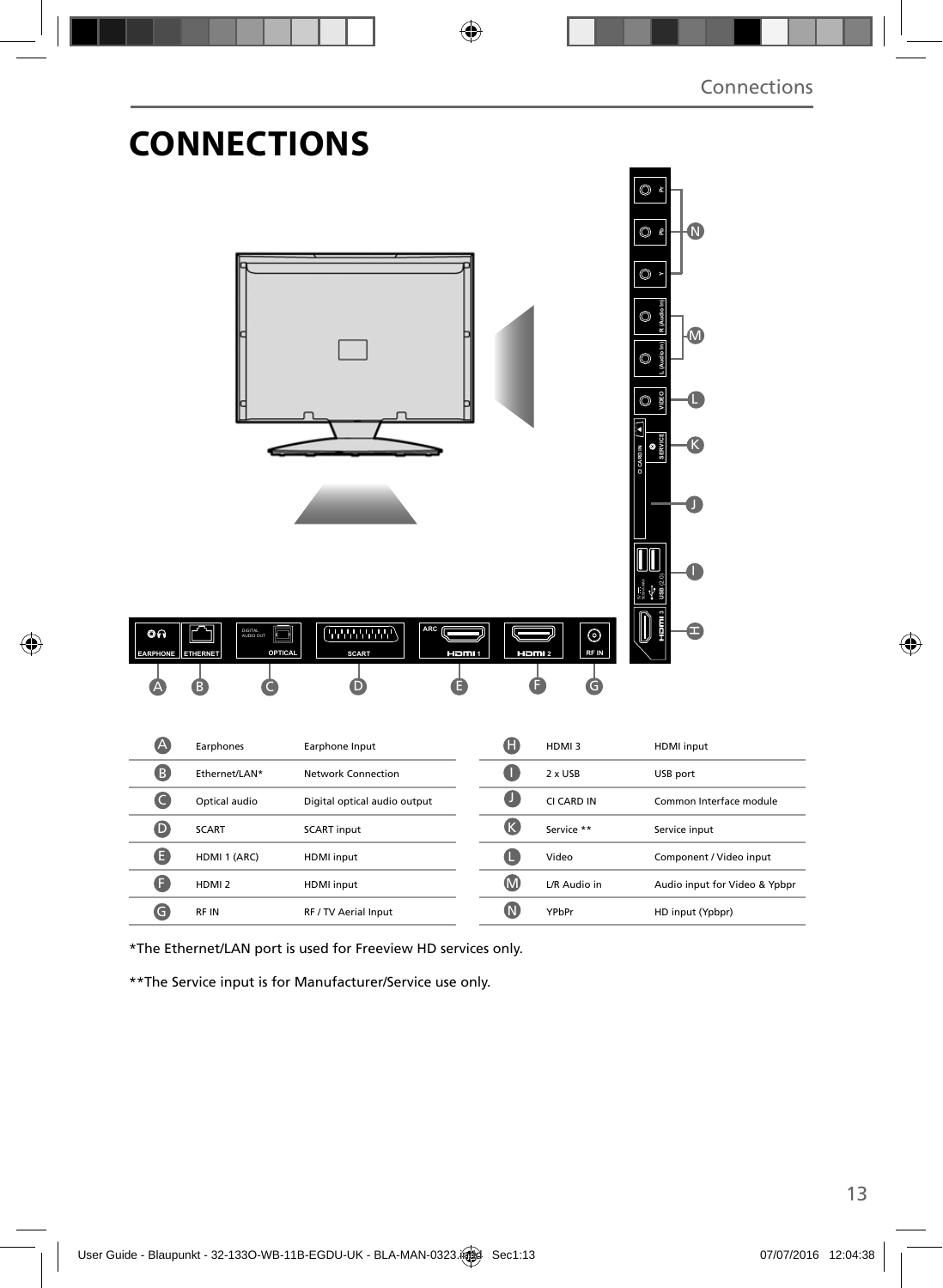# **CONNECTIONS**

Note: Connecting cables are shown for example only and may not be included. Please check 'What Is Included In The Box' page.

### Connecting to a device with Composite AV/Video output

TV Source should be set to Composite/AV



### Connecting to a device with SCART output

TV source should be set to SCART



### Connecting to a device with HDMI output

A HDMI cable can output both video and audio and enables you to enjoy digital-quality video and audio with minimal loss of quality.

TV Source should be set to the corresponding HDMI port (HDMI 1, HDMI 2 etc)

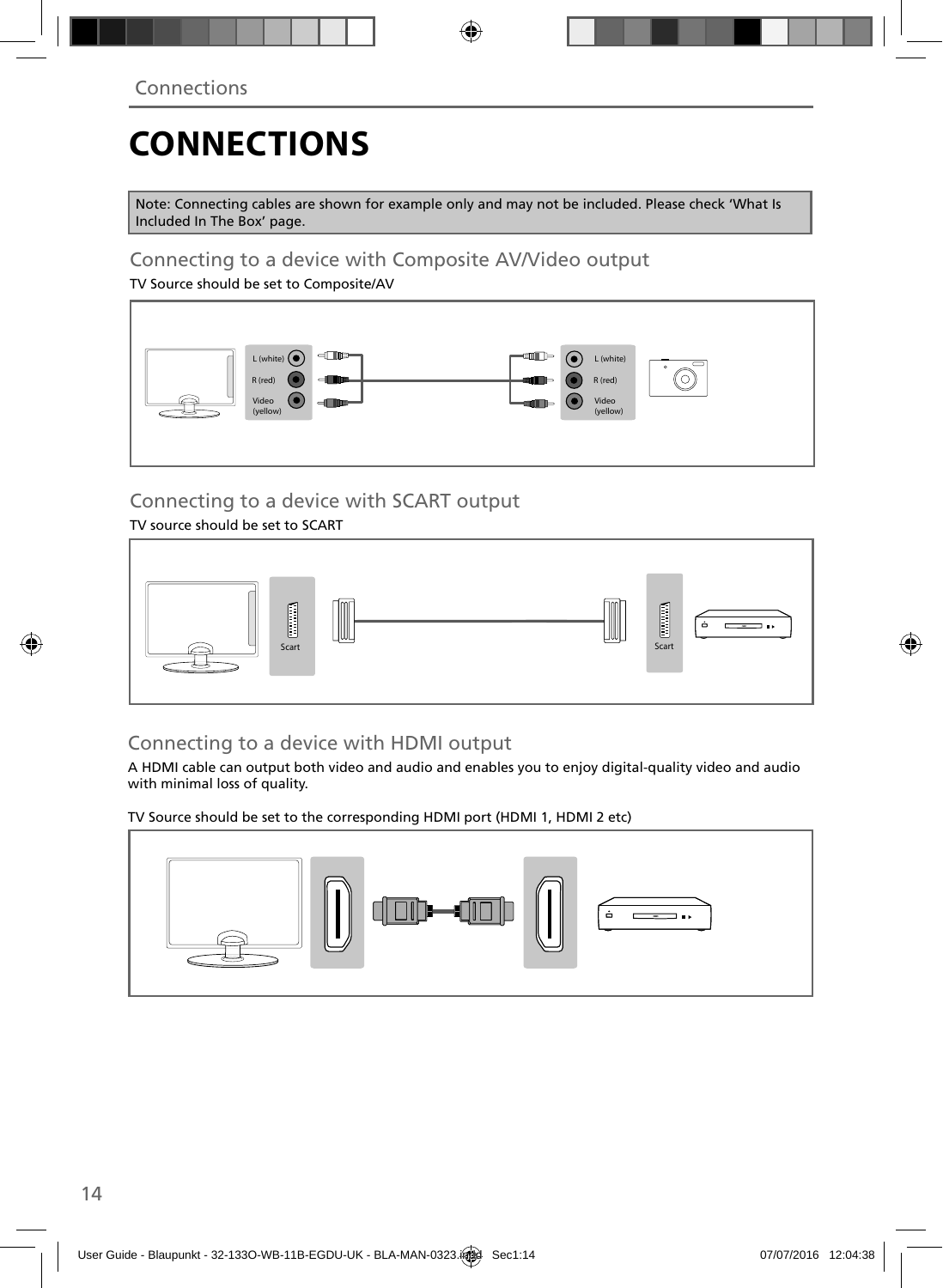# **CONNECTIONS**

### Connecting to a device with Component/YPbPr output

If you are supplied with a cable from the device which has RED, GREEN, BLUE, RED & WHITE connectors you must connect via Component (for picture) and by phono cable (for sound).

TV Source should be set to Component/YPbPr



### Connecting to an external audio device (Amplifiers, Surround Sound, Sound Bars etc)

When connecting via the TV's 3.5mm Earphone output, this will disable the TV speakers.

There are two options when connecting a device via the 3.5mm Earphone Output and the Digital Optical Audio Output



### Connecting an Ethernet/Network cable

The Ethernet port is used only for Freeview HD services only.

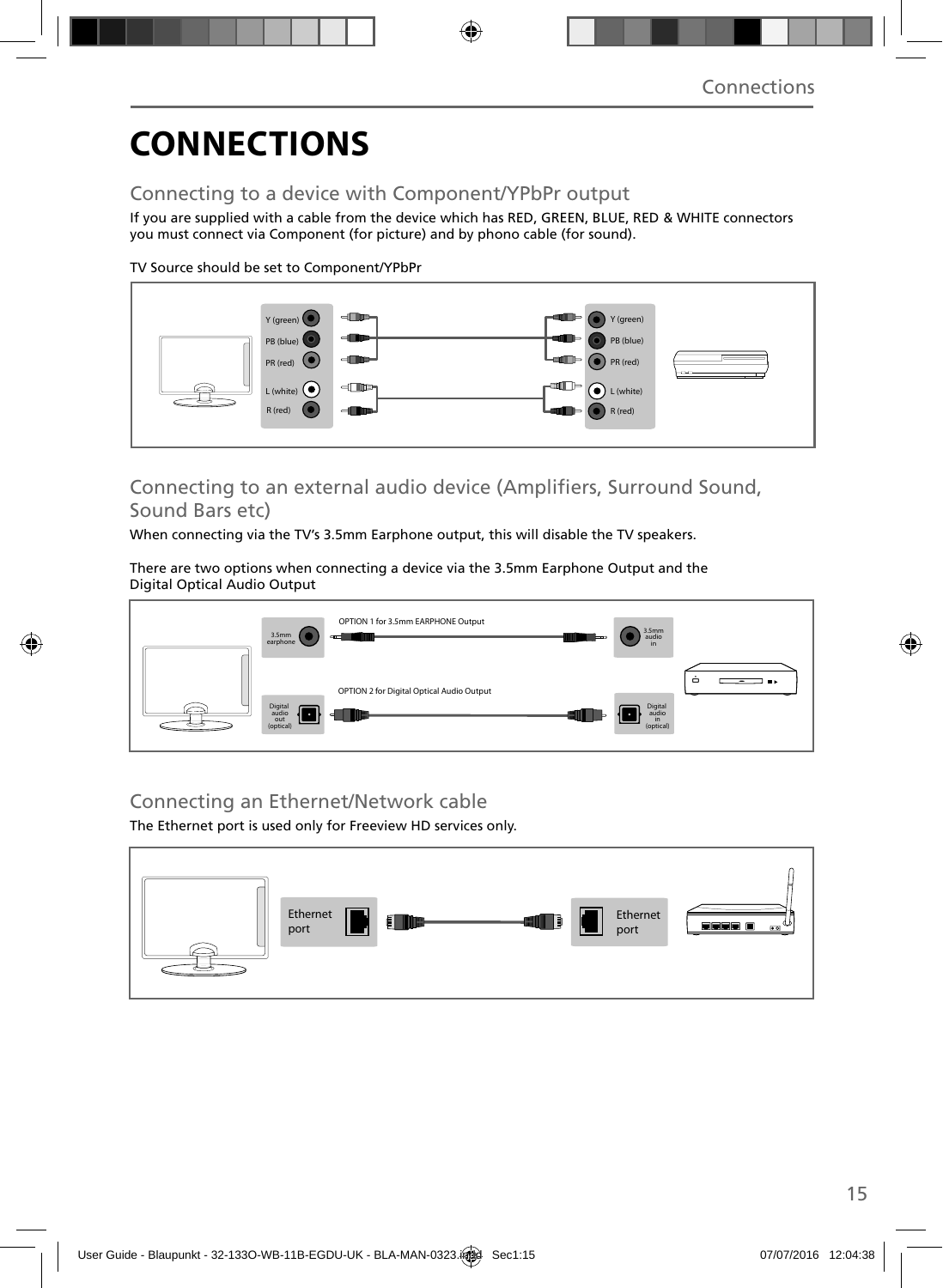# **PICTURE MENU**

|                  | <b>PICTURE</b>                 | <b>LIFE</b> |
|------------------|--------------------------------|-------------|
|                  | <b>Picture Mode</b><br>Economy | Dynas       |
|                  | Contrast<br>۰                  |             |
|                  | Brightness<br>$\blacksquare$   |             |
|                  | Colour<br>$\blacksquare$       |             |
|                  | Sharpness<br>۰                 |             |
| Moun<br>DK Tench | <b>CAASUS</b><br>they like     |             |



To access this menu, press [MENU] button on the remote control. To select a sub menu press [OK]

If you wish to make changes to any of the default settings, use the scroll  $\blacktriangle \blacktriangledown \blacktriangleright \blacktriangleleft$  buttons. To confirm any settings press [OK] button. To exit this menu at anytime, press [EXIT] button.

|          | CHOOSE HOTH GILL HONOWHING PICSCIS.                        |
|----------|------------------------------------------------------------|
| Dynamic  | Recommended settings for fast moving pictures              |
| Standard | Standard settings                                          |
| Mild     | Set to be lighter in colour and less bright                |
| Personal | Lets you manually alter all the settings                   |
| Economy  | Power saving mode which reduces the energy used by up to   |
|          | 25% (by reducing the power to the LED/LCD panel).          |
|          | In Economy mode, the TV will switch itself to Standby mode |
|          | after 3-5 hours in the event that the TV buttons or remote |
|          | control buttons are not pressed (change the picture mode   |
|          | to another setting to de-activate this function)           |
|          |                                                            |

**Picture Mode** - Choose from the following presets:

You can make the following adjustments in **Personal** mode:

Contrast - Switch the balance between black and white.

Brightness - Increase or decrease the brightness of the picture.

Colour - Increases the colour from black and white.

Tint - Lets you increase or decrease the level of tint within the picture

(only available for NTSC source signal).

Sharpness - Increase or decrease the sharpness of the picture.

**Colour Temperature** Choose from the following presets:

| Normal | Default settings                  |
|--------|-----------------------------------|
| Warm   | Increases red within the picture  |
| Cold   | Increases blue within the picture |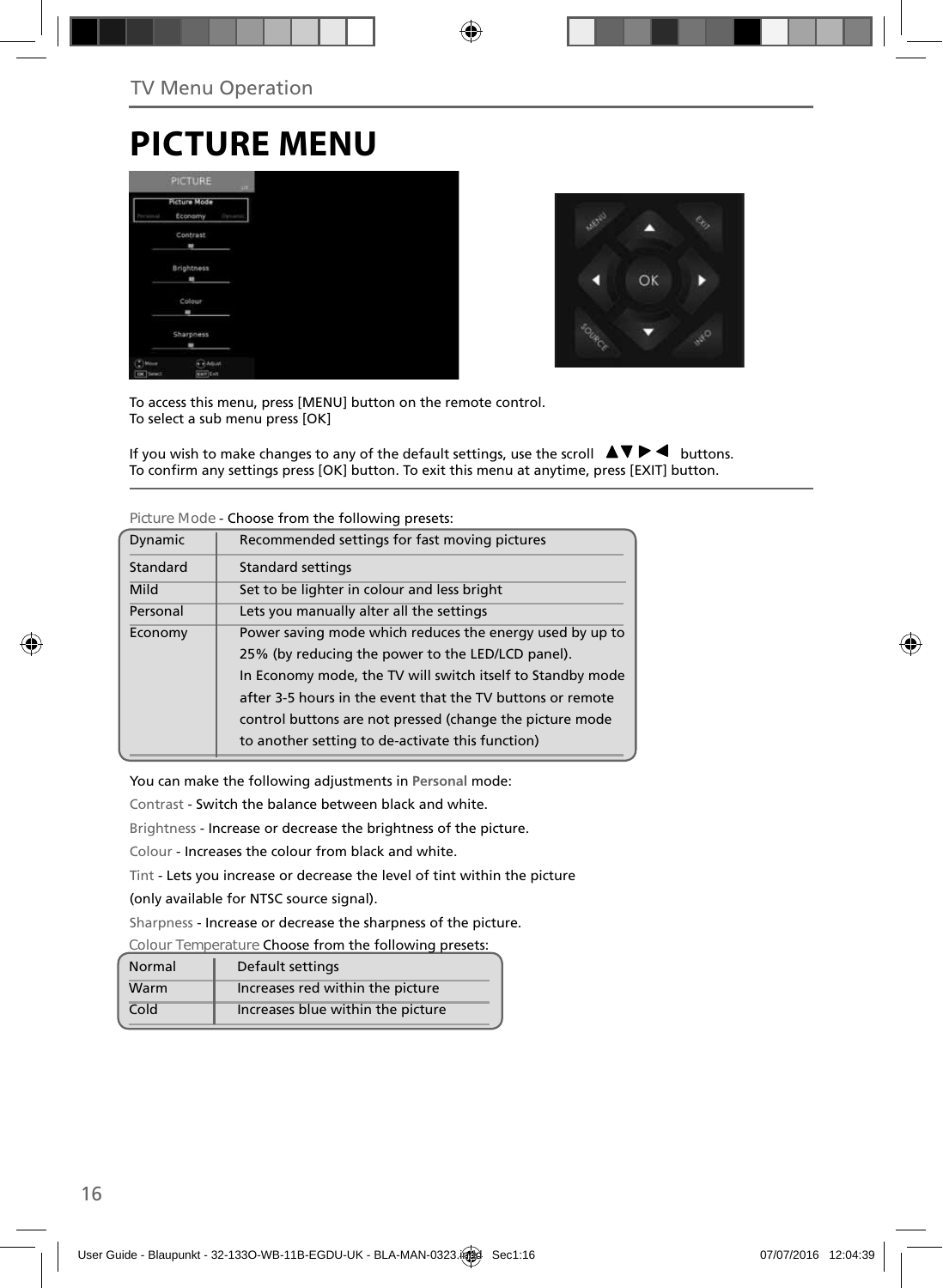# **PICTURE MENU**

|                             | <b>PICTURE</b>                 | m.     |
|-----------------------------|--------------------------------|--------|
| Personal                    | <b>Picture Mode</b><br>Economy | Dysami |
|                             | Contrast                       |        |
|                             | ı                              |        |
|                             | Brightness<br>×                |        |
|                             | Colour                         |        |
|                             | ı<br>Sharpness                 |        |
|                             | ۰                              |        |
| $^{\circ}$ Mose<br>OK Tered | Adolet<br>don't Latt           |        |



### Aspect Ratio - Within the UK the picture format varies depending on the channel/broadcast. There are a

number of different options to best meet your needs

#### Auto

Automatically displays the best picture format so the picture is in the correct position. Black lines may appear at the top/bottom and/or sides.

#### **Original**

Will display the picture from the broadcaster without any change, only available in HDMI input source.

#### Full Screen

4:3



Displays a picture in the full screen mode with out overscan. 16:9 signal will be displayed in original proportion. Other picture format will be stretched to fill the screen.

 $16.9$ 



Fills the screen with a regular 16:9 signal and 4:3 picture format will be stretched to fill the screen

Zoom1 and Zoom2



The picture is the correct proportion but zoomed in to fill the screen

Displays the 4:3 picture in its original size. Side bars are  $shown to fill the$ 16:9 screen

**Noise Reduction** - Choose from the following presets:

| Off    | Turns noise reduction off  |  |
|--------|----------------------------|--|
| Low    | Minor system adjustment    |  |
| Middle | Medium system adjustments  |  |
| High   | Maximum system adjustments |  |
|        |                            |  |

Active Contrast - Automatically optimises the 'backlight' and 'contrast' of the picture according to the brightness of the screen. Choose one of the following presets: low, middle, high and Off.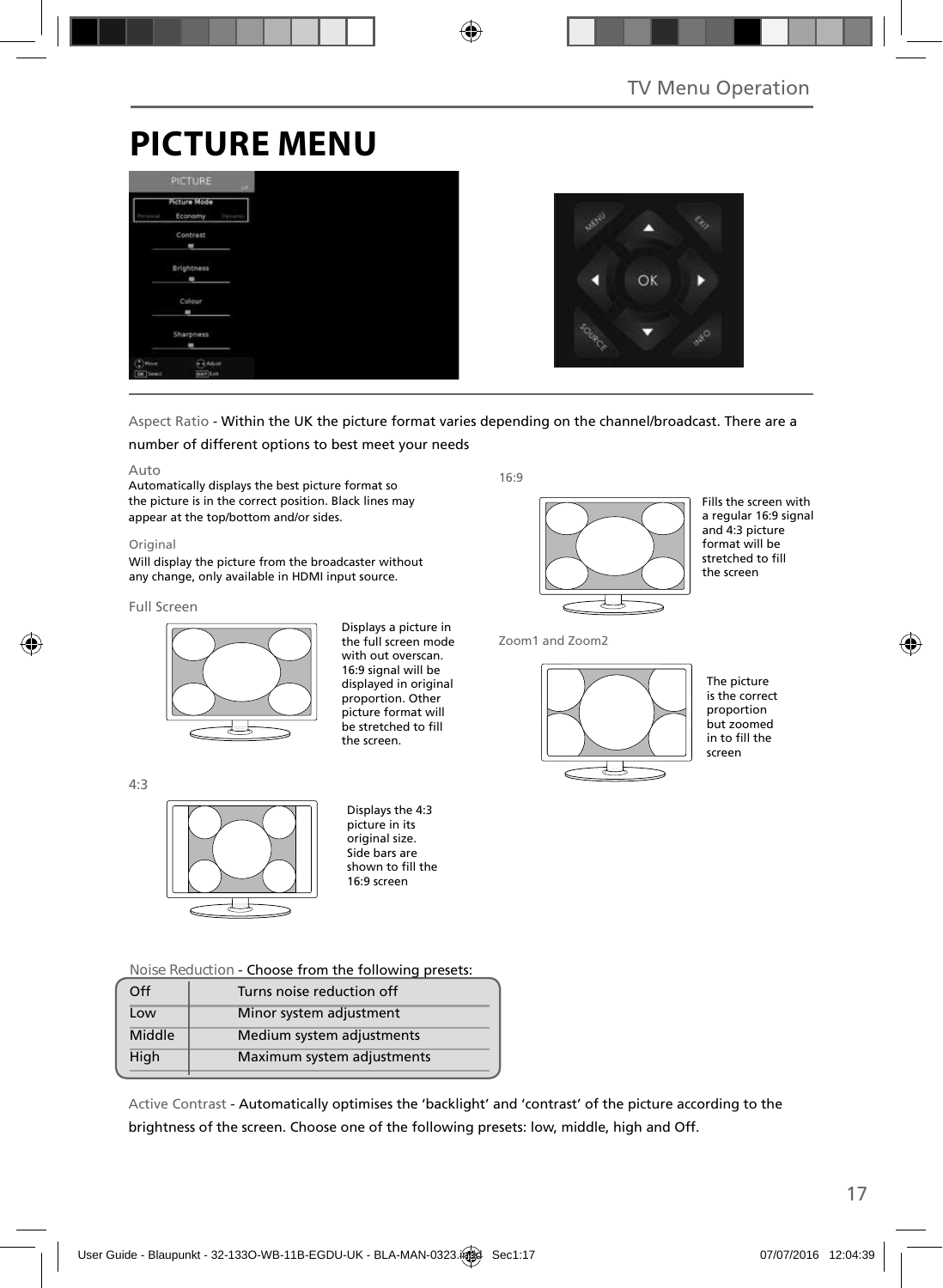# **SOUND MENU**

|                               | <b>SOUND</b>                    |               |
|-------------------------------|---------------------------------|---------------|
|                               | Sound Mode<br>Standard          | <b>Margar</b> |
|                               | Treble<br>٠                     |               |
|                               | Bass<br>٠                       |               |
|                               | Balance<br>٠                    |               |
|                               | Auto Volume Level<br>÷          |               |
| $(2)$ Hour<br><b>OK</b> Twent | <b>CASH</b><br><b>Earl Katt</b> |               |



To access this menu, press [MENU] button on the remote control and scroll right. To select a sub menu press [OK]

If you wish to make changes to any of the default settings, use the scroll  $\Delta \nabla \blacktriangleright \blacktriangleleft$  buttons. To confirm any settings press [OK] button. To exit this menu at anytime, press [EXIT] button.

**Sound Mode** - Choose from the following presets

| Standard     | Default settings                        |
|--------------|-----------------------------------------|
| <b>Music</b> | Emphasises music over voices            |
| Movie        | Provides live and full sound for movies |
| Sports       | Emphasises sound for sports             |
| Personal     | Selects your personal sound settings    |
|              |                                         |

Treble - To adjust the amount of high frequency within the sound.

Bass - To adjust the amount of low frequency within the sound.

Balance - To switch the sound between the left and right speakers.

Auto Volume Level (AVL) - When 'on' is selected, the volume will attempt to stay at a constant level

regardless of TV programme and advertisements.

Surround Sound - Allows you to turn the function On or Off.

Digital Output - This is the digital audio output. Choose from the following options:

| Off        | To turn off Digital Output                                                         |
|------------|------------------------------------------------------------------------------------|
| Auto       | Selects the best settings automatically                                            |
| <b>PCM</b> | Select this option if you are connecting to a Stereo Hi-fi via digital audio cable |
|            | (Pulse-code modulation (PCM) is a digital representation of an analogue signal)    |

Audio Description - This allows the user to increase and decrease the AD (Audio Description) volume level. (Audio Description is a service available on certain programmes. It provides a description of what is happening during the selected programme for a person who is visually impaired).

AD Volume - This allows the user to increase and decrease the AD (Audio Description) volume level. Audio Delay - Enables the user to adjust setting to sync picture and audio.

SPDIF Delay - Enables the user to adjust sound setting to sync picture and audio for external speakers connected via digital audio output.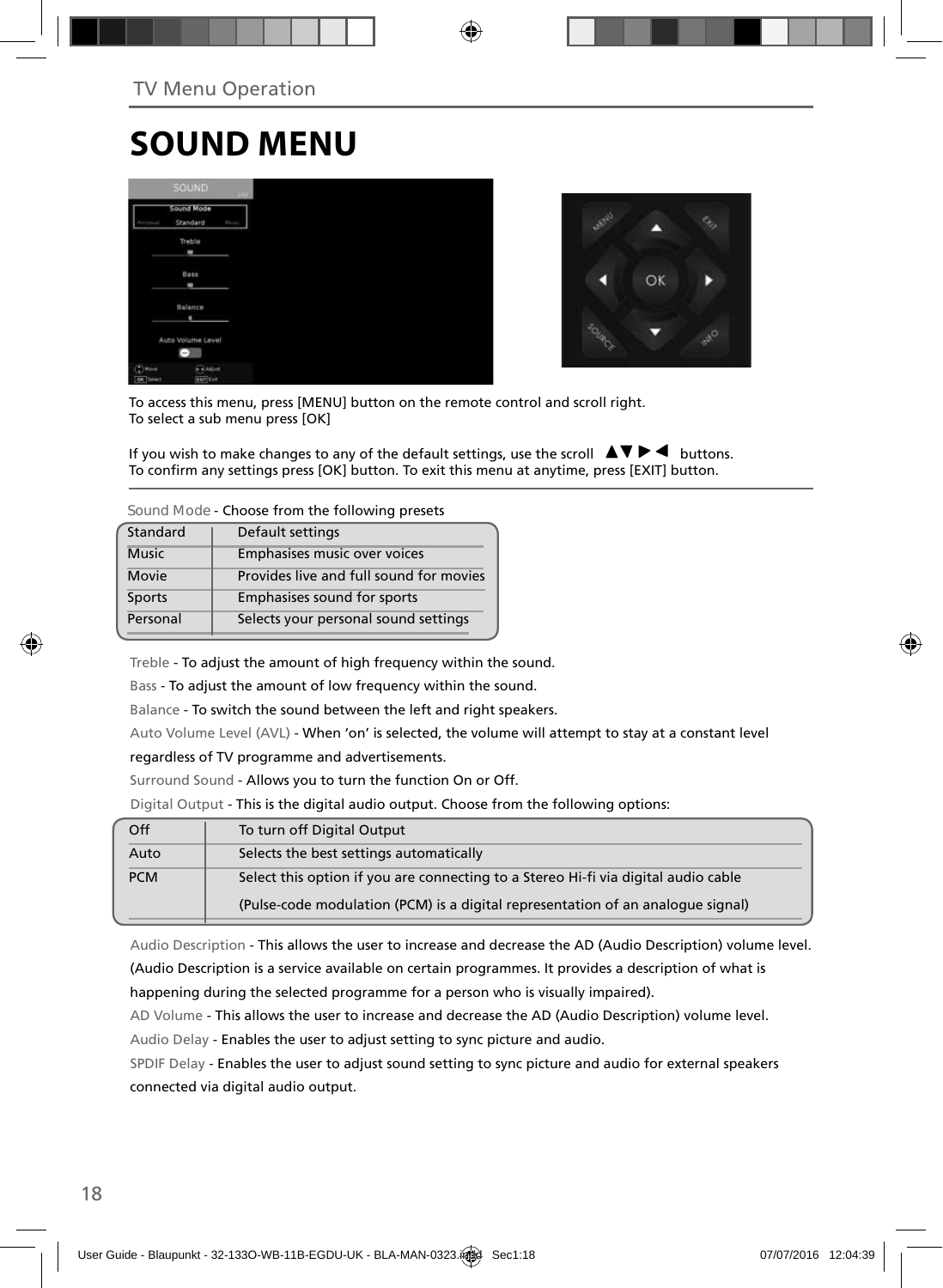# **CHANNEL MENU**





To access this menu, press [MENU] button on the remote control and scroll right. To select a sub menu press [OK]

If you wish to make changes to any of the default settings, use the scroll  $\Delta \nabla \blacktriangleright \blacktriangleleft$  buttons. To confirm any settings press [OK] button. To exit this menu at anytime, press [EXIT] button.

Auto Tuning - Allows you to retune the television for all digital channels, digital radio stations and analogue devices.

Analogue Manual Tuning - Allows you to manually tune your analogue signal.

Freeview Manual Tuning - Allows you to manually tune your digital signal.

Channel Edit - Allows you to delete, move, skip and favourite channels.



Important: To receive Freeview channels, in particular Freeview HD channels, you will need a Digital TV aerial and be in a good Freeview coverage area. You can check coverage for your postcode at www.freeview.co.uk

Please note that any Freeview HD channels found during tuning will be placed in channel positions above 100. For example, 101 (BBC1 HD) 102 (BBC2 HD) etc.

Signal Information - Allows you to view signal frequency, signal quality and signal strength.

CI Information - Pay per view services require a "smartcard" to be inserted into the TV. If you subscribe to a pay per view service the provider will issue you with a 'CAM' and a "smartcard". The CAM can then be inserted into the COMMON INTERFACE PORT (CI Card In).

Schedule List - Lists your programme reminders.

Software Update (OAD) - Switch on/off OAD updates.

Tip: If you do not press any buttons for 30 seconds, the menu will automatically exit. You can change the length of time before the menu exits automatically - see 'OSD Timer' in the Time Menu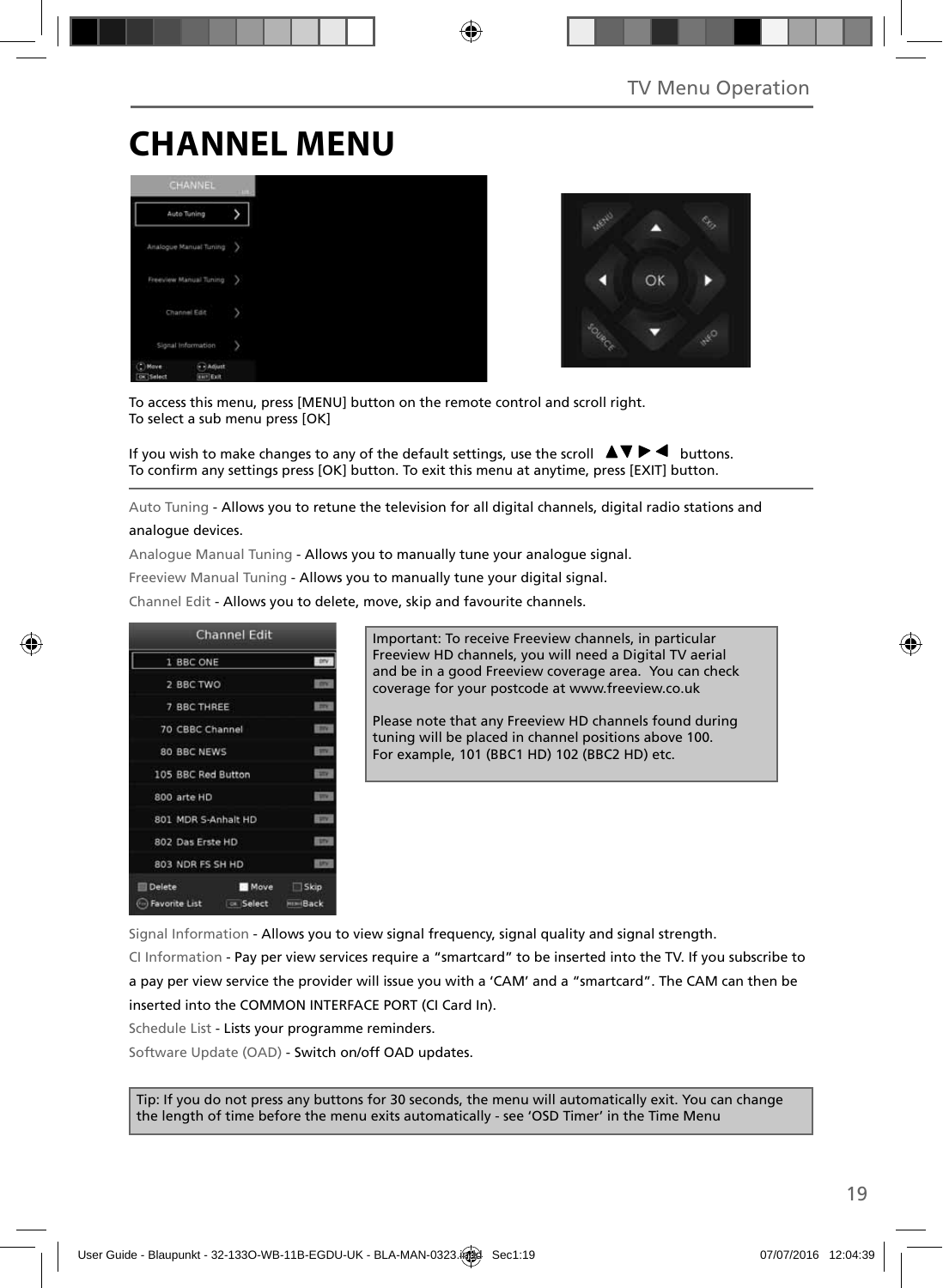# **LOCK MENU**





To access this menu, press [MENU] button on the remote control and scroll right. To select a sub menu press [OK]

If you wish to make changes to any of the default settings, use the scroll  $\Box \blacktriangledown \blacktriangleright \blacktriangleleft$  buttons. To confirm any settings press [OK] button. To exit this menu at anytime, press [EXIT] button.

System/Hotel Lock - Allows you to lock or unlock the menu. You will be asked to enter a 4 digit password

Use the **◄** button to quit the password input or use the **►** button to clear. Default password is 0000.

Change Password - Allows you to change the password.

Channel Lock - Allows you to lock certain channels manually.

Parental Guidance - Allows you to set the rating to block certain content based on age information.

TV Button Lock - Allows you to lock the buttons on the side of the TV set.

Default Source - Allows the user to set the default source. The default source is the source the TV starts on when first switched on.

Default Channel - Allows the user to set a channel as the default channel on the Digital source. The

default channel is the channel the TV starts on when first switched on.

Max Volume - Allows you to adjust and set the maximum volume.

Source Lock - Allows you to lock the source menu.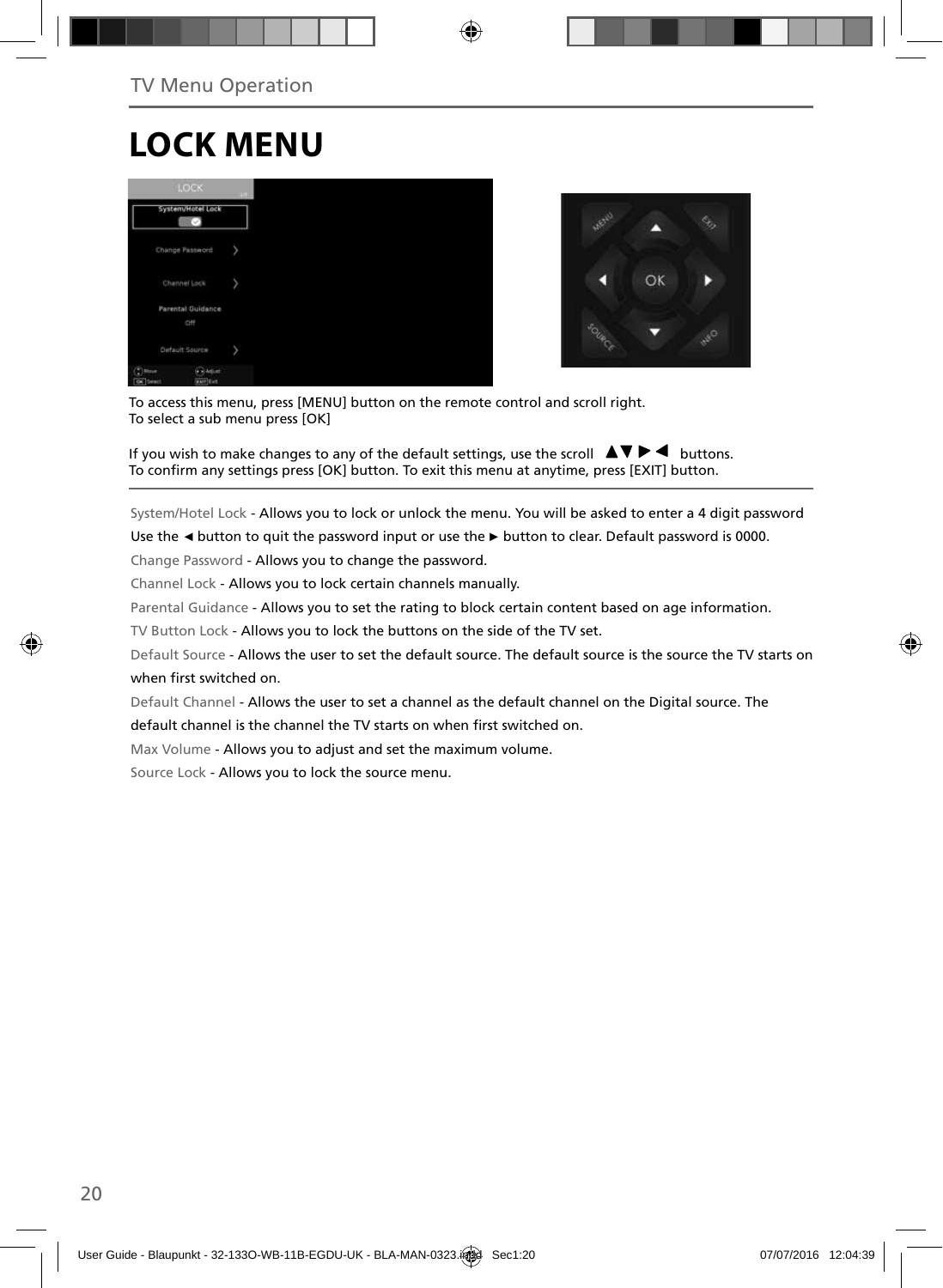# **TIME MENU**

|                              | TIME                | $-446.7$   |
|------------------------------|---------------------|------------|
| GTE                          | Auto Sync<br>On     | <b>CEP</b> |
| Clock                        | 00:07               |            |
|                              | Off Time            | ×          |
|                              | On Time             | y          |
|                              | Sleep Timer<br>Off  |            |
| Ð<br>Nove<br><b>DK</b> Twent | ChAdiat<br>Earl Cut |            |



To access this menu, press [MENU] button on the remote control and scroll right. To select a sub menu press [OK]

If you wish to make changes to any of the default settings, use the scroll  $\blacktriangle \blacktriangledown \blacktriangleright \blacktriangleleft$  buttons. To confirm any settings press [OK] button. To exit this menu at anytime, press [EXIT] button.

Auto Sync - Automatically syncs time and date.

Clock - Shows the date and time.

Off Time - Allows you to set a specific time for your TV to turn off.

On Time - Allows you to set a specific time for your TV to turn on, the channel it will then display, the

source it will be on and also the volume. This function can then be toggled to repeat every day or a certain day.

Sleep Timer - Lets you set the sleep timer so the television automatically switches off after a set amount of

time. Off -> 10min -> 20min -> 30min -> 60min -> 90min -> 120min -> 180min -> 240min.

OSD Timer - Lets you adjust the amount of time the On Screen Menu stays on the screen before disappearing.

Auto standby - Set Auto standby between 3 hours, 4 hours and 5 hours ( to turn off this function you must exit Home Mode in the Picture Menu).

Time Zone - Change your current time zone.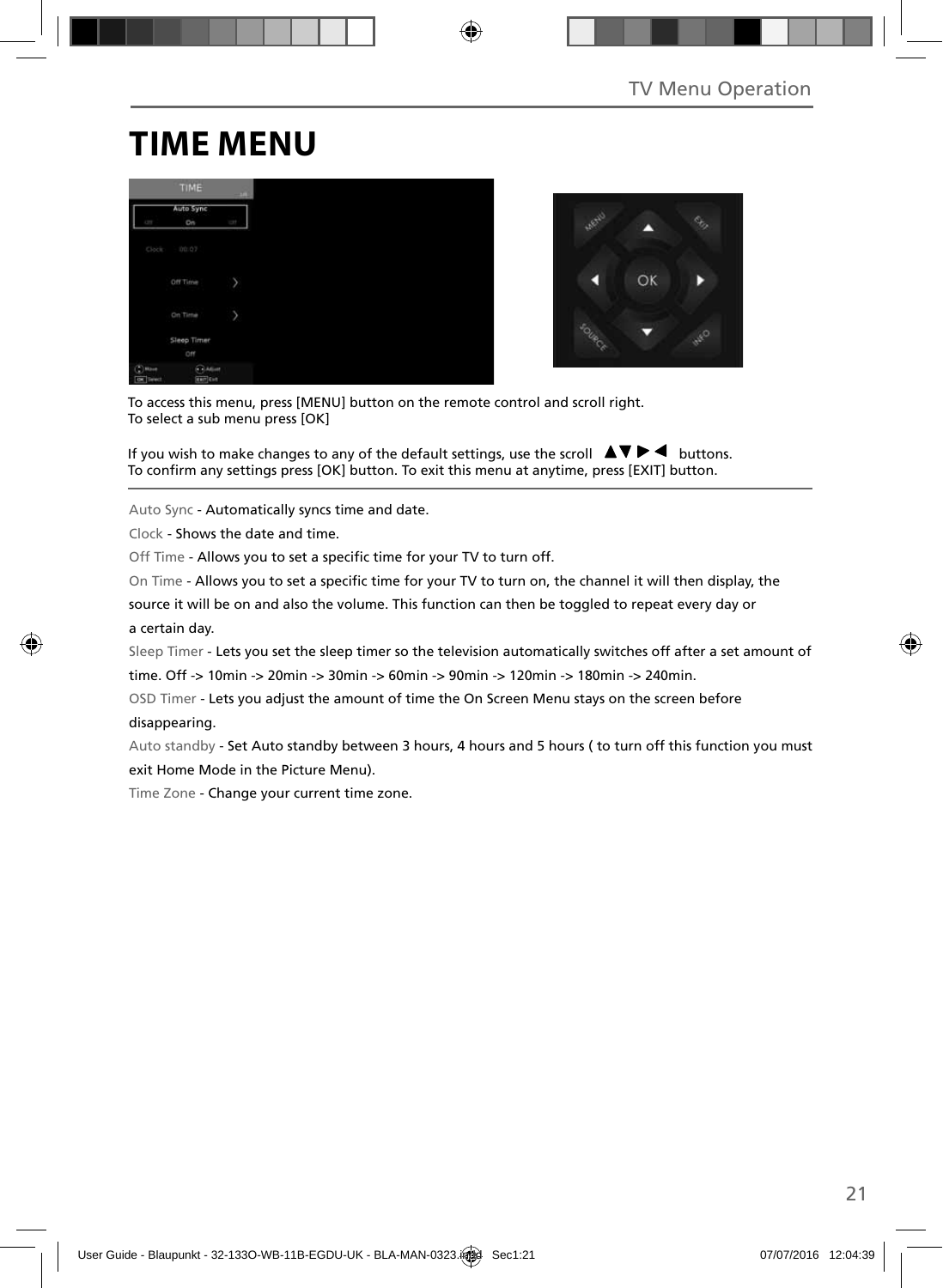# **SETTINGS MENU**





To access this menu, press [MENU] button on the remote control and scroll right. To select a sub menu press [OK]

If you wish to make changes to any of the default settings, use the scroll  $\Box \Box \blacktriangleright \blacktriangleleft$  buttons. To confirm any settings press [OK] button. To exit this menu at anytime, press [EXIT] button.

Language - Allows you to change the language of the menu.

Audio Language 1 - Set the primary audio language.

Audio Language 2 - Set the secondary audio language.

Subtitle Language 1 - Set the primary subtitle language.

Subtitle Language 2 - Set the sceondary subtitle language.

Hearing Impaired - This allows the user to turn on the Hearing Impaired function, this produces subtitles

on the screen which provide a description of what is happening during the selected program.

Blue Screen - Changes the background when there is no input between clear and a blue background (Only available on some sources).

First Time Installation - Allows you to access the First Time Installation menu and retune the TV set. Reset TV - This resets the menus to factory settings and clears all the TV channels from the television. Software Update (USB) - From time to time we may release new firmware to improve the operation of the television (available to download). This menu lets you install the new software/firmware onto the television. Further details of how to do this will be issued with the firmware. Contact the helpline or refer to the 'product support' section of the website.

HDMI CEC (Consumer Electronic Control) - Allows HDMI devices to control each other and allows the user to operate multiple devices with one remote control. (only available with compatible devices). Network Configuration - Allows you to manually set your network settings on the TV (for more information please see 'Network Configuration' page.

LED Status - Allows the user to switch the LED power indicator light ON or OFF when the TV is being operated. (When this option is set to OFF the LED power indicator light will flash when the remote control is used and will flash red during the normal start up process).

Version info - Allows you to view the version/information of the software installed on the TV set.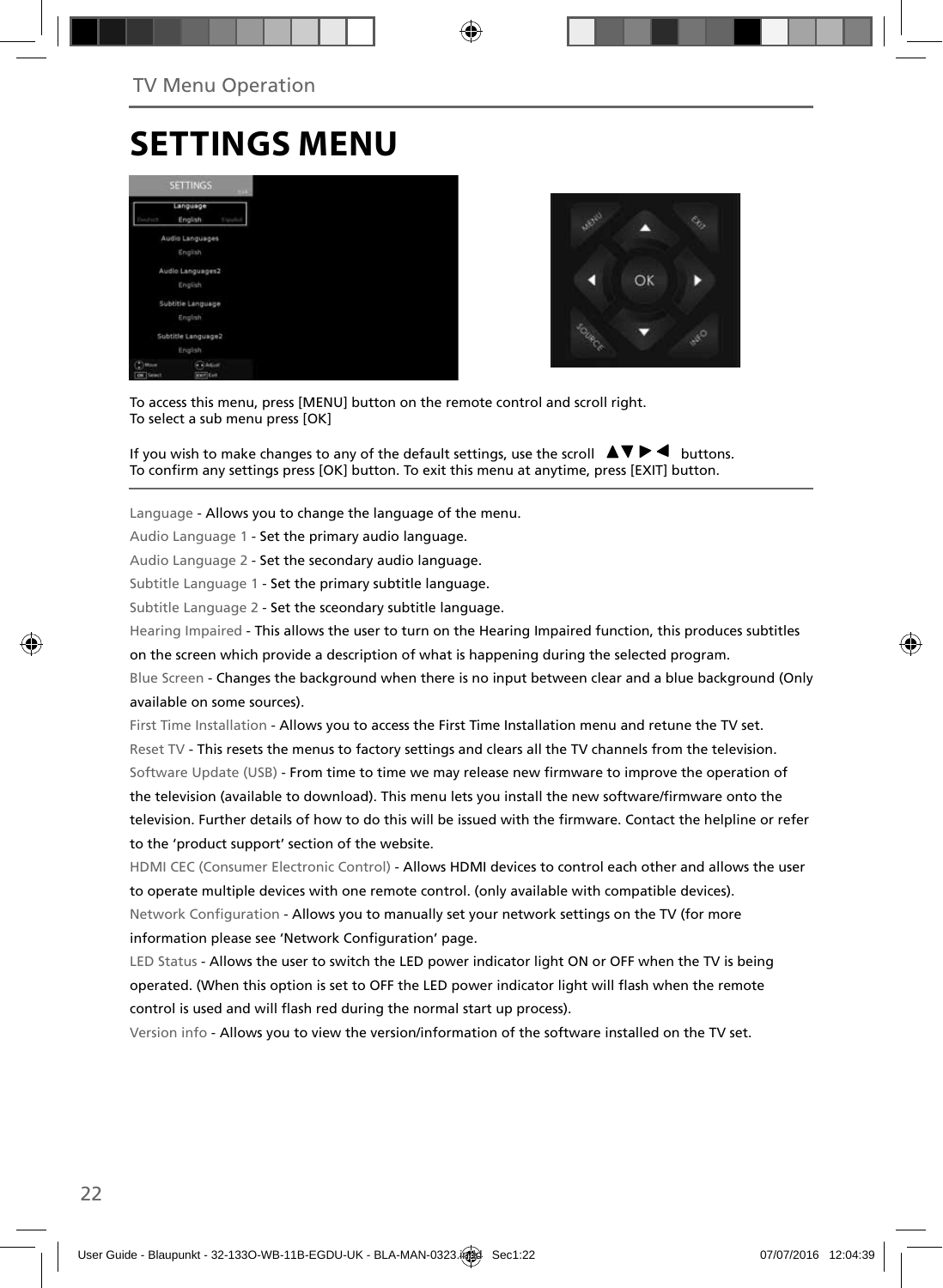¢.

# **NETWORK CONFIGURATION**



For the network configuration to work the TV will need to be connected to your home network via an ethernet cable, with these requirements in place the TV will connect to the network automatically.

IP Config - Allows you to access LAN network connection settings. Choose from the following options:

| Auto   | Will automatically connect the TV to your home network (this is the default setting |  |
|--------|-------------------------------------------------------------------------------------|--|
|        | and is highly recommended)                                                          |  |
| Manual | Allows you to manually change the IP, Netmask, Gateway and DNS information.         |  |
|        |                                                                                     |  |

Network Info - Allows you to view Information about network settings.

Network Test - Allows you to test the network connection.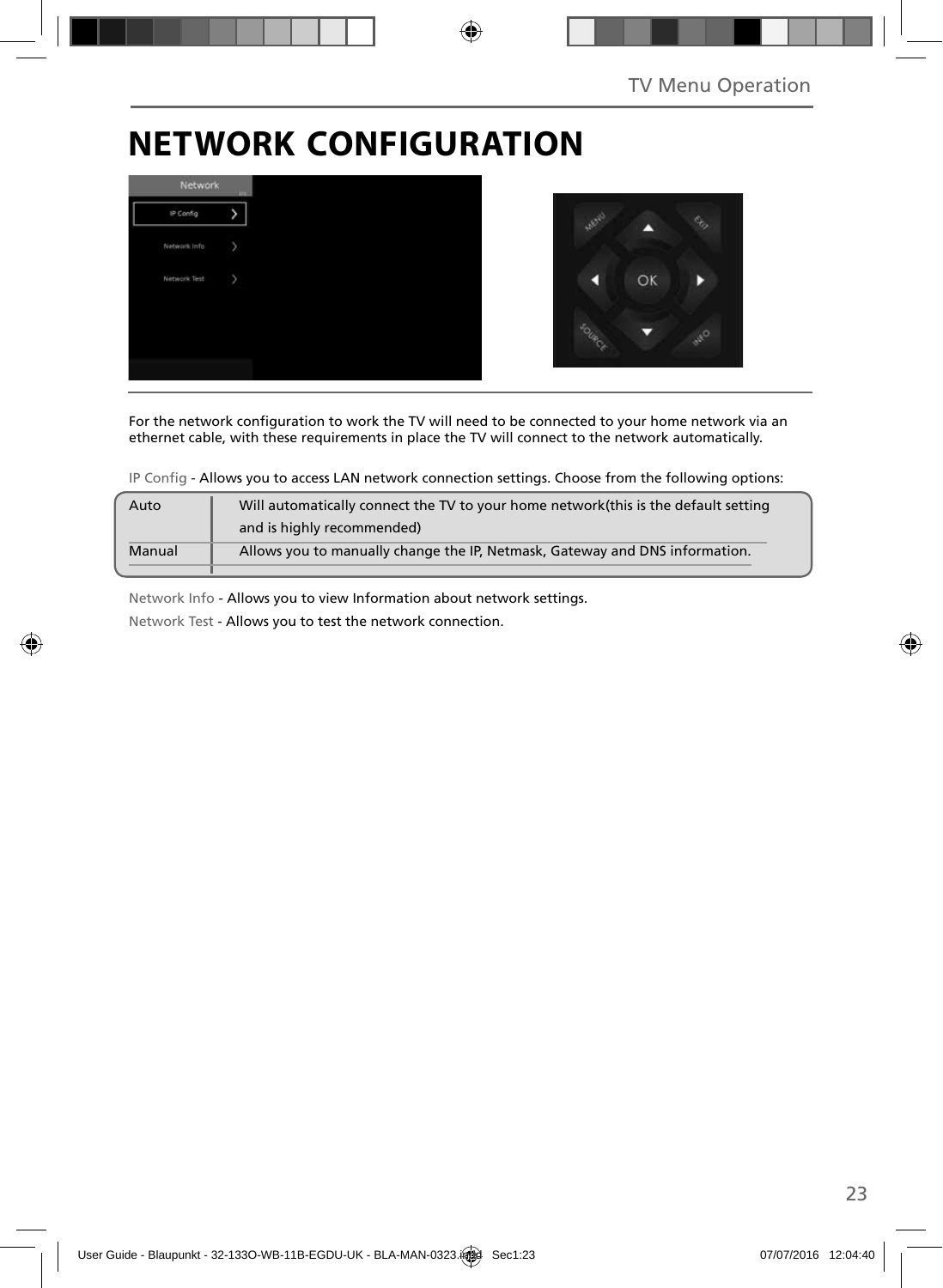# **7 DAY TV GUIDE**

TV Guide is available in Freeview/Saorview TV mode. It provides information about forthcoming programmes (where supported by the Freeview/Soarview channel). You can view the start and end time of all programmes and on all channels for the next 7 days and set reminders.

1) Press the [TV GUIDE] button on the remote control and the following 7 Day TV Guide will appear:

|                         |                   |                    |       |                                                           |                | PROGRAMME GUIDE             |                             |       |                     |
|-------------------------|-------------------|--------------------|-------|-----------------------------------------------------------|----------------|-----------------------------|-----------------------------|-------|---------------------|
|                         |                   | Now                | 11:00 | 11:30                                                     | 12:00          | 12:30                       |                             | 13:00 |                     |
| П                       | <b>BBC ONE Ox</b> | Homes Under        |       | Neighbourhood Blues Oxford Street                         |                | <b>Bargain Hunt</b>         |                             |       | <b>BBC News at </b> |
| $\overline{a}$          | <b>BBC TWO</b>    | Victoria           |       | <b>BBC Newsroom Live</b>                                  |                | <b>Daily Politics</b>       |                             |       | Coast Athle         |
| $\overline{\mathbf{3}}$ | $\overline{1}$    |                    |       | <b>This Morning</b>                                       |                |                             | Loose Women                 |       |                     |
| $\overline{a}$          | Channel 4         |                    |       | Ramsay's Kitchen Nightmares  Four in a Bed  Four in a Bed |                |                             | Four in a Bed Four in a Bed |       |                     |
| 5                       | Channel 5         | The Wright Stuff   |       | <b>GPs: Behind Closed Doors</b>                           | $\overline{1}$ |                             | <b>Cowboy Builders</b>      |       | Home                |
| 6                       | ITV2              | <b>Royal Pains</b> |       | <b>Dinner Date</b>                                        |                | Emmerdale                   | Coronation                  |       | Coron               |
| 7                       | That's Oxfor      | <b>Talk Oxford</b> |       |                                                           |                | <b>Oxfordshire News Now</b> |                             |       |                     |
| 9                       | <b>BBC FOUR</b>   | This Is BBC Four   |       |                                                           |                |                             |                             |       |                     |

2) Navigate through the menu using  $\blacktriangle \blacktriangledown \blacktriangleright \blacktriangleleft$ .

You can now:

Set a reminder by pressing GREEN View a previous day by pressing YELLOW View the next day by pressing BLUE

3) Press [EXIT] to exit the 7 day TV Guide

### Channel List

To view the channel list, please ensure that the TV is set to either the analogue or digital source and no menus or TV notifications are displayed.

| c | <b>ALL</b>                          |                         |
|---|-------------------------------------|-------------------------|
|   | 1 BBC ONE                           | <b>DTV</b>              |
|   | 2 BBC TWO                           | <b>UTV</b>              |
|   | 7 BBC THREE                         | <b>DTV</b>              |
|   | 70 CBBC Channel                     | <b>DIN</b>              |
|   | <b>80 BBC NEWS</b>                  | <b>ISP</b>              |
|   | 105 BBC Red Button                  | 1279                    |
|   | 800 arte HD                         | <b>DV</b>               |
|   | 801 MDR S-Anhalt HD                 | 12741                   |
|   | 802 Das Erste HD                    | $\overline{\mathbf{m}}$ |
|   | 803 NDR FS SH HD                    | <b>DFY</b>              |
|   | (in) Page Up/Down<br>** Select Sort |                         |

1) Press [OK] on the remote control and the channel list menu will appear.

2) Scroll through the channel list by using  $\blacktriangle \blacktriangledown$  buttons then press [OK] to view the channel that is currently highlighted.

3) Scroll through different types of channels such as Freeview/ALL/ Digital TV/Radio/data and HD channels by using  $\blacklozenge \blacktriangleright$  buttons.

4) Press [EXIT] to exit the channel list.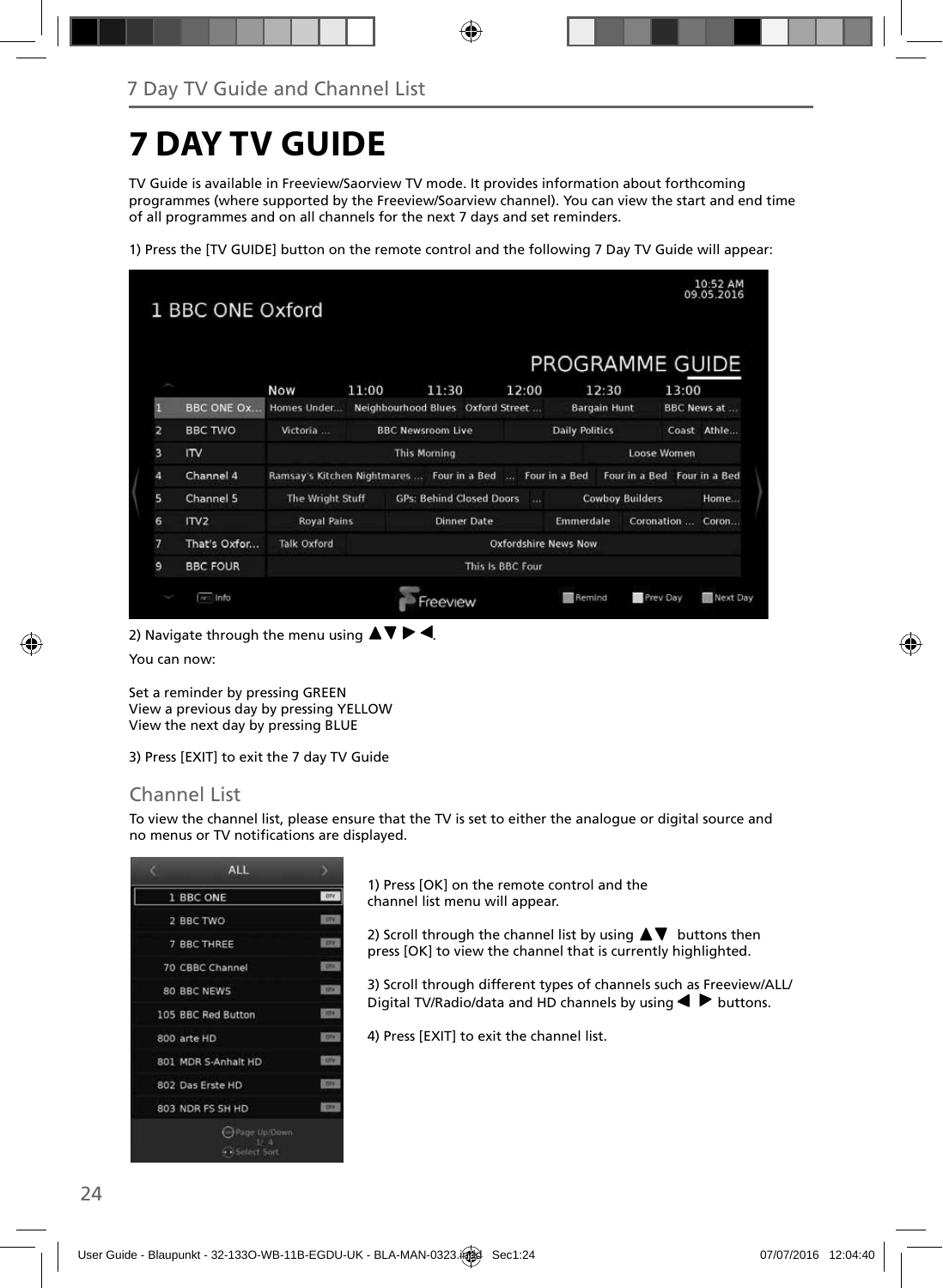# **USB MODE/MEDIA PLAYER**

USB mode offers playback of various different types of content that you have saved on your USB Memory Stick.

On switching to USB source the below menu screen will appear. The content will be divided into Photo, Music, Movie and Text based on file type.



1) You can navigate through the menus using the scroll  $\blacktriangle \blacktriangledown \blacktriangleright \blacktriangleleft$  buttons. To confirm the item you wish to play/view press [OK] button.



2) Select the drive you require. (If your drive only has 1 partition you will only see 1 item).



3) You can now access the item. Press OK to view. 4) While viewing, you can control the item by



using the remote control buttons (below) or by pressing ( i ) and using  $\triangle \blacktriangledown \blacktriangleright \blacktriangleleft$  and (OK)



Tip: If you experience a playback issue, please ensure the files being used are the correct format (example - the picture plays but no sound) See technical specification page for compatible file types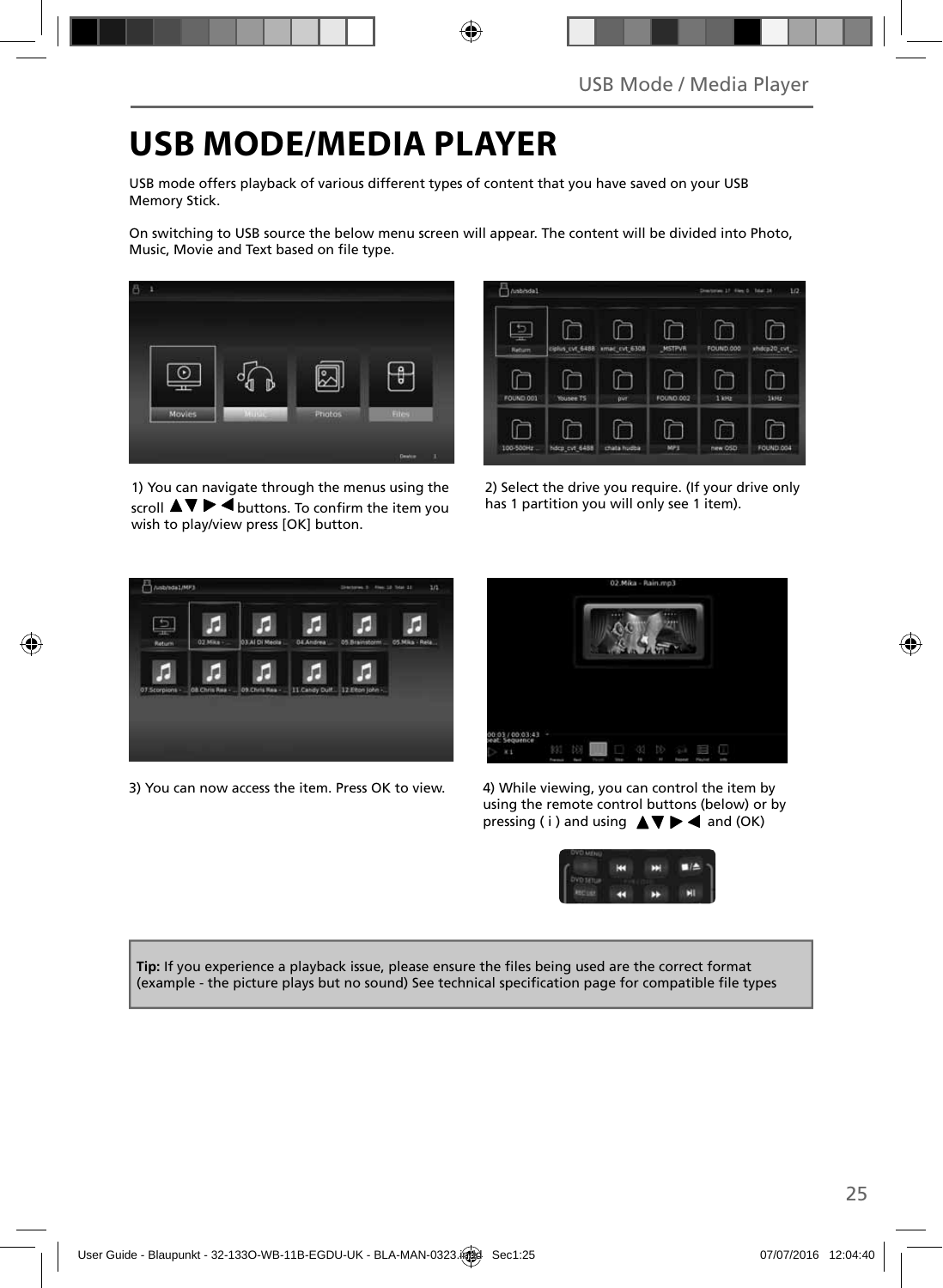## **DVD SETUP**





To enter this menu please ensure the TV is in DVD source & press [DVD SETUP]

If you wish to make changes to any of the default settings, use the scroll  $\Box \Box \blacktriangleright \blacktriangleleft$  buttons. To confirm any settings press [OK] button. To exit this menu at anytime, press [DVD SETUP] button.

**TV Display** - Choose from the following options

| 4:3 Pan scan | PS Traditional picture format, often used on old film                         |
|--------------|-------------------------------------------------------------------------------|
|              | 4:3 Letter box   LB Traditional picture which has been adapted for widescreen |
| Wide         | 16:9 Widescreen picture format                                                |

**Speaker Setup** - Choose from the following options

| LT/RT  | Converts from multi-channel sound to mono   |
|--------|---------------------------------------------|
| Stereo | Converts from multi-channel sound to stereo |

**Dual Mono** - Choose from the following options

| Stereo   | Outputs 2 channels of sound both left and right                  |  |
|----------|------------------------------------------------------------------|--|
| Mono L   | Outputs left side sound                                          |  |
| Mono R   | Outputs right side sound                                         |  |
| Mix Mono | Outputs a single channel of sound but mix between right and left |  |

**Dynamic Range** - This is the difference between the quietest and loudest sounds. This setting works only with DVD discs recorded in Dolby digital.

| Full             | Set this to listen with the range recorded on the disc                              |
|------------------|-------------------------------------------------------------------------------------|
| 3/4              | Set this to listen with a range equivalent to a normal television                   |
| $\overline{1/2}$ | Set this to listen with a smaller difference between the maximum and minimum volume |
| 1/4              | Set this to listen with a smaller difference between the maximum and minimum volume |
| Off              | Set dynamic range to off                                                            |

**TV Type** - Choose from the following options

| PAL         | For discs from UK/Europe, Asia, Australia etc |
|-------------|-----------------------------------------------|
| Multi       | For both NTSC and PAL                         |
| <b>NTSC</b> | For discs from North America, Japan etc       |

**Default** - Choose from the following options

Tip: This TV/DVD player is pre-set to play Region 2 DVDs. In the event you wish to use the TV/DVD in another country that uses different region discs, please visit www.umc-uk.co.uk. Select 'Product Support', 'Changing Region'.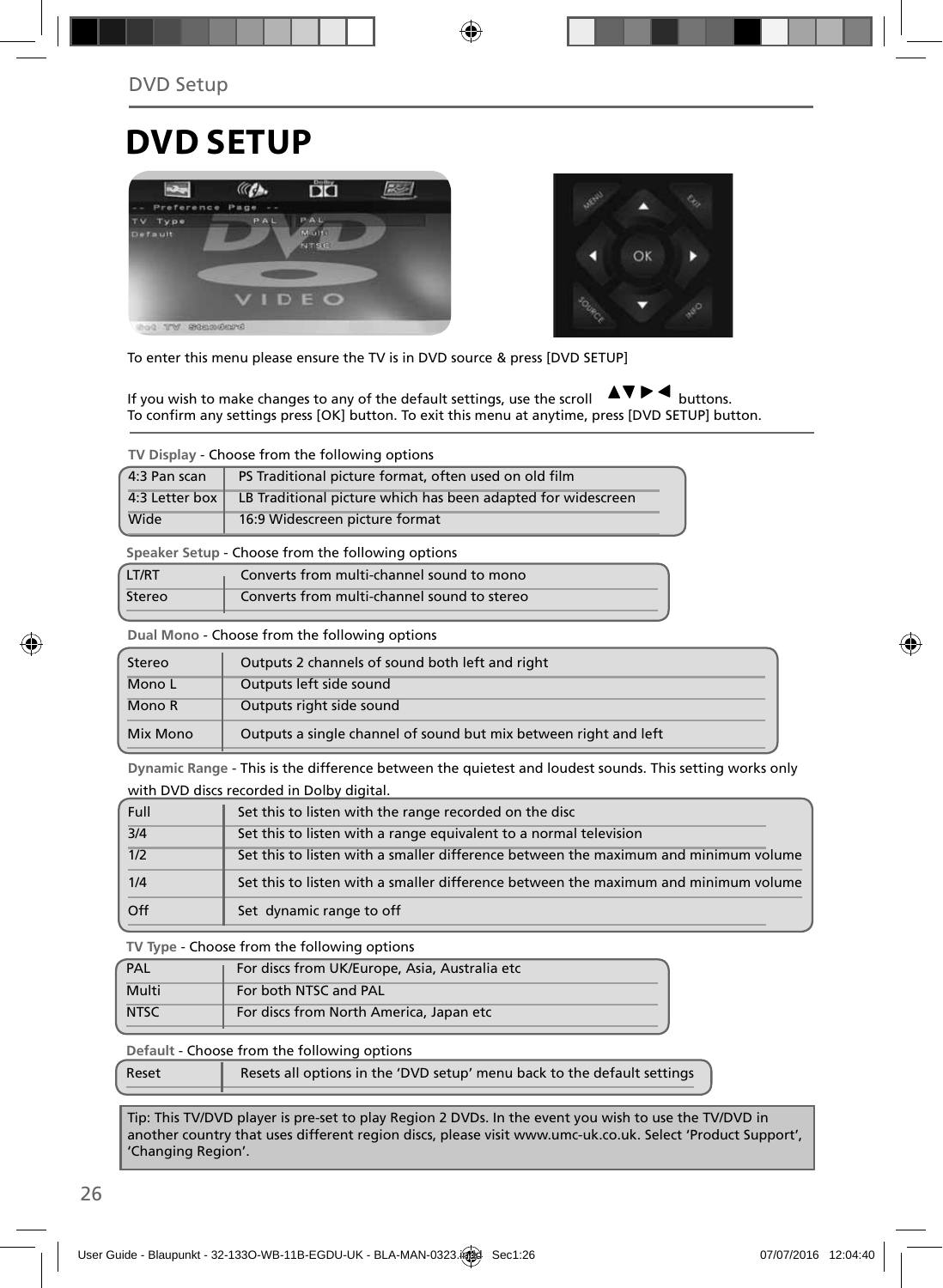### **USING YOUR TV WITH A SKY DIGITAL SET TOP BOX**

#### **Option 1) Connecting your TV to your Sky box (when both the TV and Sky Box are located in the same room)**

Depending on your Sky Box & TV model, connect either by SCART or HDMI cables (available separately) .

If connecting by SCART, select the 'Input source' on the TV as SCART. If your TV does not have SCART, please refer to 'Connections' pages in this user guide for alternative ways to connect.

If connecting by HDMI, select the 'Input source' on the TV as HDMI (if the TV has more than 1 HDMI port, ensure you select the input source to match the HDMI numbered port on the rear of the TV).

If you wish to use your Sky remote to operate the TV's functions, you will need a Sky remote control (Revision 9 or later) and you will need to program a 4 digit code into it. See bottom of this page.

#### **Option 2) Connecting your TV to your Sky box (when your Sky box is located in a different room to the TV)**

Please note, if you are adding a 'Magic Eye/TV Link' to your system so that you can use your Sky remote control to change the Sky channel in the room where the 2nd TV is located, please refer to the instructions included with the TV link/magic eye in order to ensure the RF or RF2 output on your Sky box is powered on. (The red LED light on the TV link/magic eye will light up if the RF / RF2 output is correctly set



up) If you do not have the instructions that came with the TV link/magic eye, instructions on how to do it can be found on our web site.

1) To tune the TV to the Sky box, on the 2nd TV, select the 'Analogue' input source.

2) Select the channel that you wish to store the Sky box/channel on. (If you do not use channels 1-5 because you no longer have analogue terrestrial channels after digital switchover, you may choose to select channel 1 to store the Sky box/channel, if you still have and use analogue channels 1-5, you may for example decide that channel 6 is the best option for you)

3) Press the corresponding number on the remote control to select the desired analogue channel chosen as per point 2 above.

4) On the TV remote control, press Menu. Now navigate through the menus to select Manual Tuning or Analogue Manual tuning (refer to the Tuning/Channel menu section of this user guide if necessary)

5) Manually tune in the channel (usually, the Sky box is at a frequency between 800Mhz and 850Mhz) once the Sky box/channel is found, press 'OK' to store it.

If you wish to use your Sky remote to operate the TV's functions, you will need a Sky remote control (Revision 9 or later) and you will need to programme a 4 digit code into it. See below.

**Using a Sky remote or a universal remote to operate your TV** 

**Sky remote control** - If you wish to use your Sky remote to operate the basic functions of your TV, you need to program a 4 digit code into it. Please note - you will need a Sky Revision 9 remote control (or later). **The code required for this television is 2134.** If you wish to upgrade/replace your existing Sky remote control to the latest version, you can do so on our website.

**Universal remote control** - If you wish to use a Universal remote control to operate your TV, please refer to the website for a full list of codes. (Please note we only have codes for One for All branded remote controls, if you have an alternative brand of Universal remote, please refer to the manufacturer for the code.)

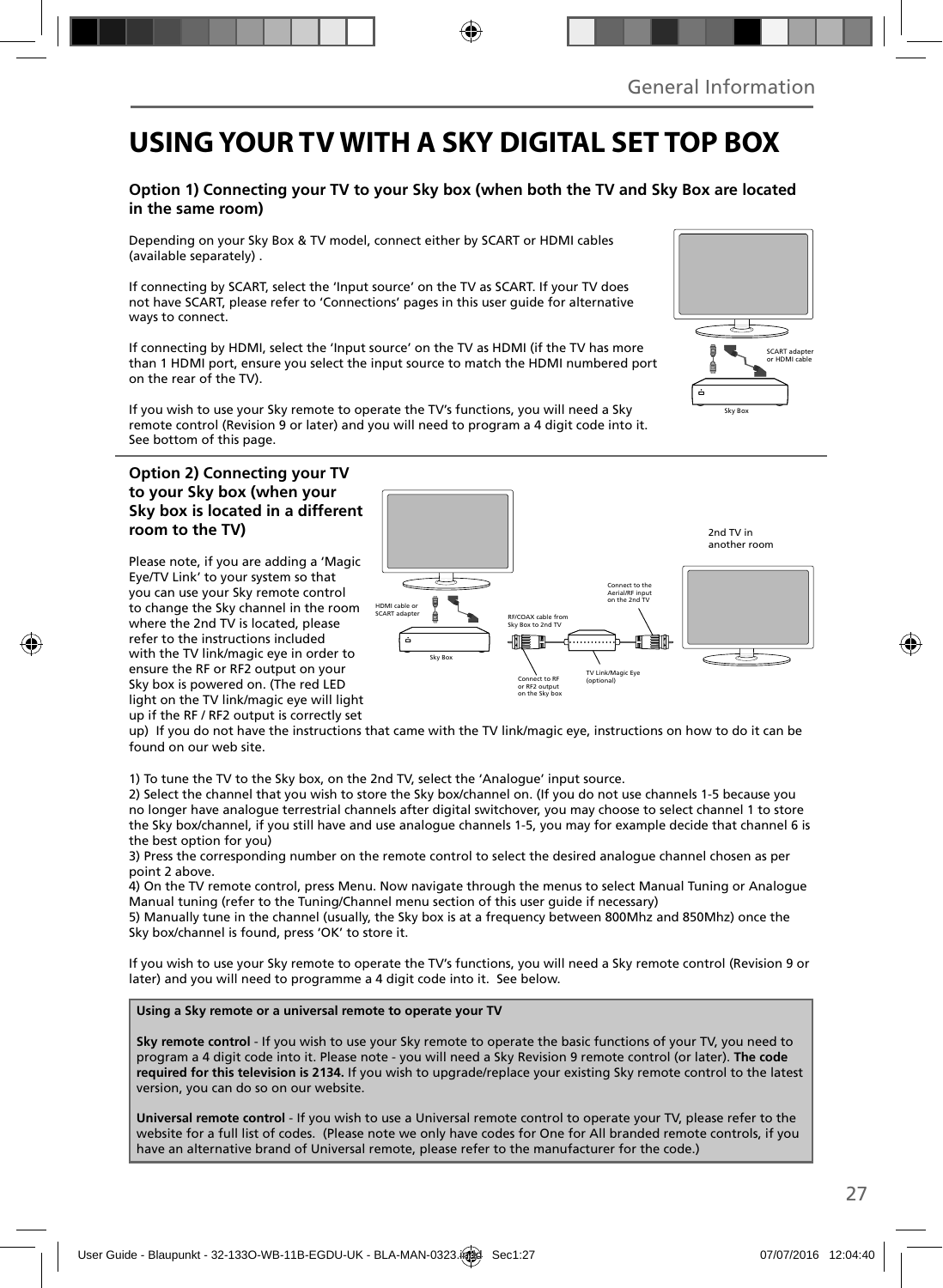# **FREQUENTLY ASKED QUESTIONS**

| General             | I would like to have louder<br>sound by connecting additional<br>speakers. For TV models with<br>digital optical audio output.        | Option 1) Use the 3.5mm headphone output and a 3.5mm to phono cable (available<br>separately) to connect to an amplifier/surround sound system. Please note this will<br>deactivate the TV's built in speakers.<br>Option 2) Connect a digital optical audio cable from the TV's digital optical audio output to<br>your amplifier/surround systems digital optical audio input.                                                                                                                                                                                                                                                    |
|---------------------|---------------------------------------------------------------------------------------------------------------------------------------|-------------------------------------------------------------------------------------------------------------------------------------------------------------------------------------------------------------------------------------------------------------------------------------------------------------------------------------------------------------------------------------------------------------------------------------------------------------------------------------------------------------------------------------------------------------------------------------------------------------------------------------|
| General             | Why are some options in the<br>menu unavailable and greyed<br>out.                                                                    | Some options are only available in certain sources, i.e. HDMI. They are<br>unavailable in the other sources where they have no affect.                                                                                                                                                                                                                                                                                                                                                                                                                                                                                              |
| General             | Can I stop my TV automatically<br>turning off after 4hrs?                                                                             | Yes, in the 'Time' menu settings, scroll down to Auto standby and select OFF.                                                                                                                                                                                                                                                                                                                                                                                                                                                                                                                                                       |
| TV                  | I have tuned in Digital TV but I<br>am not receiving any or all of the<br>channels and/or the channels I<br>receive are breaking up.  | 1) Check you are in an area that can receive Freeview/Saorview, visit www.freeview.co.uk or<br>www.saorview.ie<br>2) Check you are using an aerial that is able to receive a good digital signal. In most cases,<br>you will need an outdoor digital hi-gain/wideband aerial. In areas that have excellent<br>digital coverage, you may be able to use a loft type aerial but it is highly likely that you will<br>also need to connect a booster between the back of the TV and the TV aerial wall socket.<br>Unfortunately, to receive a good enough digital signal, it is not possible to use a portable/<br>indoor type aerial. |
| <b>TV</b>           | I have re-tuned my television<br>but when I switch it off it is not<br>storing the channels.                                          | If the TV does not save the channels when you power it off, it's likely the channel database<br>has become corrupt.<br>1) Turn off the TV.<br>2) Remove the RF/Aerial cable from the rear of the TV and then turn the TV back on again.<br>3) Using the remote control, press Menu followed by 8-8-8-8 to enter the initial setup/first<br>time installation menu.<br>4) Press OK (let the TV run the full tuning process).<br>5) Once completed, turn off the TV, reconnect the RF/Aerial cable then turn the TV back<br>on again.<br>6) Repeat steps 3 & 4.                                                                       |
| VCR/DVD<br>Recorder | I have connected the TV to my<br>VCR or DVD Recorder via SCART<br>but it is not recording.                                            | In addition to connecting via SCART, you should connect the aerial cable from the wall<br>socket to your VCR/DVD Recorder and another aerial cable from the VCR/DVD Recorder to<br>the TV.                                                                                                                                                                                                                                                                                                                                                                                                                                          |
| Game Consoles       | I have connected my<br>Playstation/Xbox to the TV via<br>HDMI, but I am not receiving<br>any pictures or sound on my<br>Television.   | 1) Ensure the TVs' source is set to HDMI.<br>2) Check your settings on your Playstation/Xbox are as per the Playstation/Xbox<br>instruction manual.                                                                                                                                                                                                                                                                                                                                                                                                                                                                                 |
| Game Consoles       | I have connected my<br>Playstation/Xbox to the TV via<br>Component cables (red, green<br>& blue) but I am not receiving<br>any sound. | Component cables only provide HD pictures. For the sound you will need to connect the red<br>& white audio cables on the Playstation/Xbox to the red & white phono inputs (or mini AV<br>input where fitted) on the rear of the TV. Please refer to the 'Connections' pages.                                                                                                                                                                                                                                                                                                                                                        |
| System Lock         | I have changed the password<br>on the television and now<br>forgotten it.                                                             | There is a master password of 4711, to gain access to the TV menu and reset the<br>normal password.                                                                                                                                                                                                                                                                                                                                                                                                                                                                                                                                 |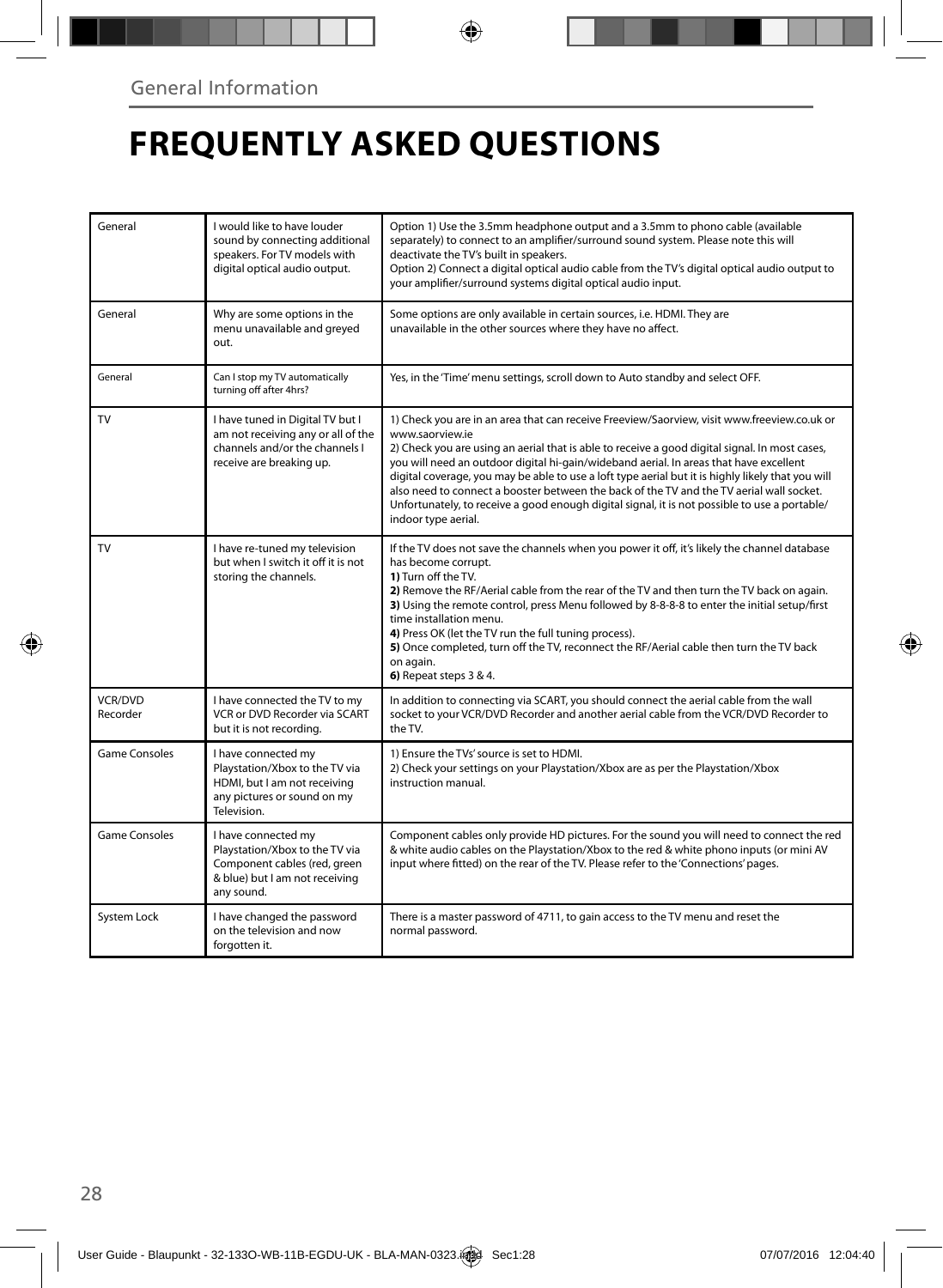# **FREQUENTLY ASKED QUESTIONS**

| <b>USB Mode</b> | I have inserted a USB Memory<br>Key, but the TV does not<br>recognise it. | Ensure the USB Memory Key is formatted to type FAT32.                                                                                                                                                                                                                                                                                                                                                |
|-----------------|---------------------------------------------------------------------------|------------------------------------------------------------------------------------------------------------------------------------------------------------------------------------------------------------------------------------------------------------------------------------------------------------------------------------------------------------------------------------------------------|
| <b>USB Mode</b> | Using a USB portable hard drive<br>/ larger than 32GB.                    | If you wish to use a portable hard drive larger than 32GB, please note that it must be<br>formatted to the FAT32 file system in order to operate on this TV. Windows XP/Vista<br>computers are only capable of formatting up to 32GB, therefore, you will need a software<br>programme/utility to format larger hard drives.<br>Please refer to the website, www.umc-uk.co.uk, for more information. |
| <b>DVD</b>      | I have inserted a disc but it is<br>not playing.                          | 1) Ensure you have inserted the disc facing the correct way.<br>2) Ensure the disc is clean and is not scratched.<br>3) Some copied discs will not play.<br>4) Check the DVD is a region 2 disc - to change the region of the DVD player, refer to<br>www.umc-uk.co.uk, select 'Changing DVD Region' in the 'Product Support' section                                                                |
| <b>DVD</b>      | I have pressed the eject button<br>but the disc is not coming out.        | To eject the disc hold the stop/eject button for 4 seconds.                                                                                                                                                                                                                                                                                                                                          |
| Freeview HD     | <b>Lcannot access all Freeview</b><br>channels.                           | Some data channels for Freeview can only be obtained when the TV's ethernet port is<br>connected to your router.                                                                                                                                                                                                                                                                                     |
| Freeview HD     | I cannot find the Freeview HD<br>channels.                                | Freeview HD channels found during tuning will be placed in channel positions above 100.<br>For example, 101 (BBC1 HD), 102 (BBC2 HD) etc.                                                                                                                                                                                                                                                            |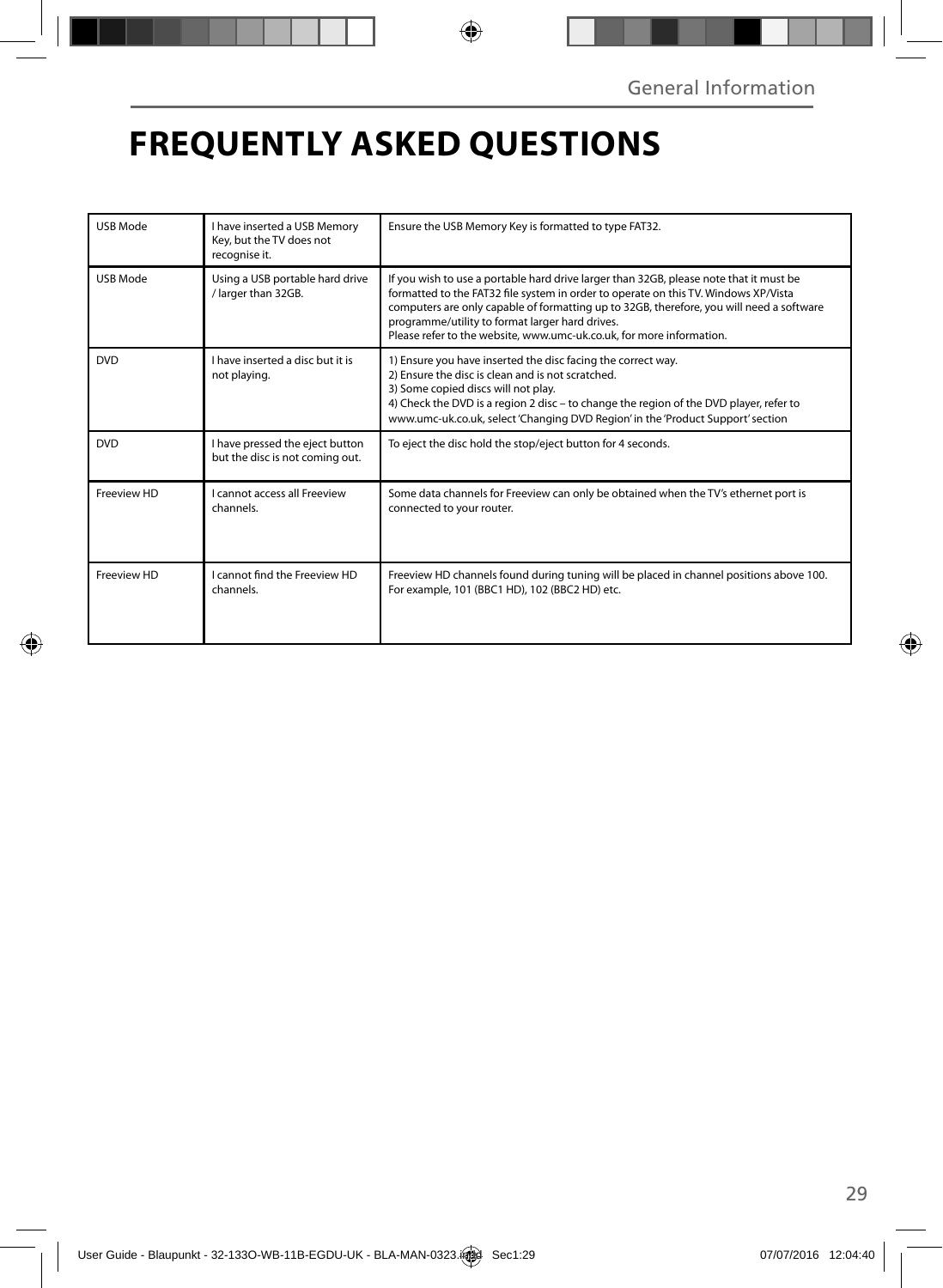# **TECHNICAL SPECIFICATION**

### **Product fiche**

| <b>Trademark</b>                                                                                                                                                                                              | <b>Blaupunkt</b>    |  |  |  |
|---------------------------------------------------------------------------------------------------------------------------------------------------------------------------------------------------------------|---------------------|--|--|--|
| <b>Model ID</b>                                                                                                                                                                                               | 32/1330-WB-11B-EGDU |  |  |  |
| Energy effiency class                                                                                                                                                                                         | A+                  |  |  |  |
| Visible screen size (diagonal)                                                                                                                                                                                | 81 cm / 32 inches   |  |  |  |
| On mode power consumption                                                                                                                                                                                     | 31.0W               |  |  |  |
| Annual energy consumption *1                                                                                                                                                                                  | 45 kWh              |  |  |  |
| Standby power consumption *2                                                                                                                                                                                  | $<$ 0.50 W          |  |  |  |
| Off mode power consumption                                                                                                                                                                                    | 0 W                 |  |  |  |
| Screen resolution                                                                                                                                                                                             | 1366 (H) x 768 (V)  |  |  |  |
| *1: Energy consumption XYZ kWh per year, based on the power consumption of the television operating<br>4 hours per day for 365 days. The actual energy consumption will depend on how the television is used. |                     |  |  |  |

\*2: When the TV is turned off with the remote control/standby button and no function is active.

### **Additional Technical Information**

| <b>RF</b>                       | 75 ohm Antenna / Analog / DVB                                                                                                                                            |
|---------------------------------|--------------------------------------------------------------------------------------------------------------------------------------------------------------------------|
| Inputs                          | 3 x HDMI, 2 x USB, 1 x SCART, 1 x RJ45 (Ethernet),<br>1 x Component/YPbPr, 1 x Composite Video/CVBS, 1x L/R Audio<br>shared for Composite Video/CVBS and Component/YPbPr |
| Sound Outputs                   | 1 x Digital Optical Audio output, 1 x 3.5mm Headphone                                                                                                                    |
| Speaker / Amplifier Watts (RMS) | $2 \times 10 / 2 \times 8$                                                                                                                                               |
| Voltage and power consumption   | 110-240V 50 / 60Hz<br>31/45/80W<br>(ecomode/standard/max)                                                                                                                |
| Dimensions including stand (mm) | 739 W x 485 H x 180 D                                                                                                                                                    |
| Net weight (Kgs)                | 5.3                                                                                                                                                                      |
| <b>Wall Mounting</b>            | VESA 200 x 100 (mm)                                                                                                                                                      |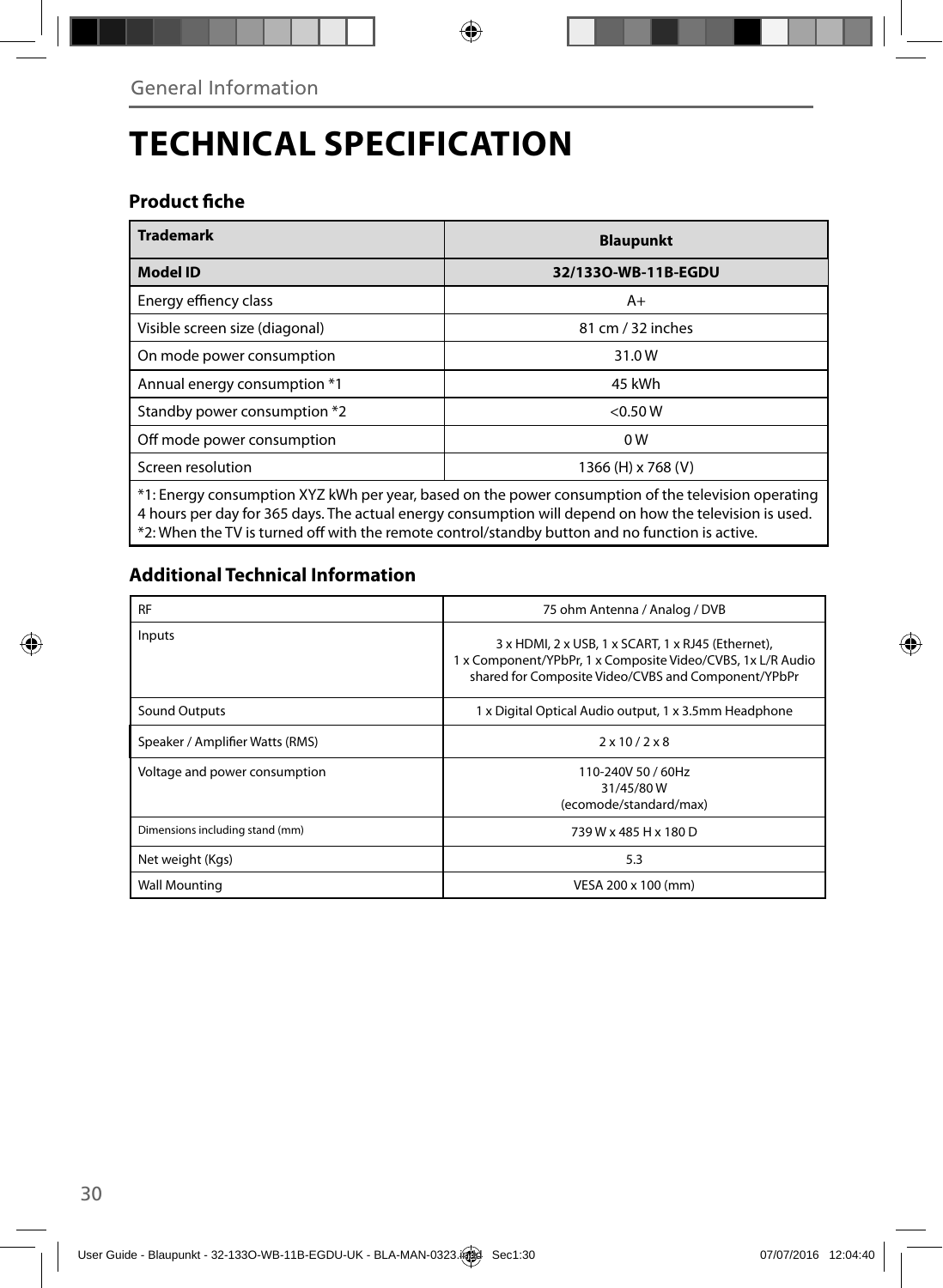# **TECHNICAL SPECIFICATION**

### **Compatible files in USB Mode**

|                 |           | Codec                                         |           |                                                                         |
|-----------------|-----------|-----------------------------------------------|-----------|-------------------------------------------------------------------------|
| Media           | File Ext. | Video                                         | Audio     | Remark                                                                  |
|                 | .mpg      | MPEG-1, MPEG-2                                |           | Max Resolution: 1920x1080                                               |
|                 |           |                                               | MP3, AAC, | Max Data Rate: 40 Mbps                                                  |
|                 | .avi      | Xvid, MJPEG                                   |           | Max Resolution: 1920×1080<br>Max Data Rate: 20 Mbps                     |
|                 |           | MPEG-4 SP/ASP,<br>H.263/H.264                 |           |                                                                         |
|                 | .ts       | MPEG-2,<br>H.264, HEVC                        |           |                                                                         |
| <b>MOVIE</b>    | .mov      | MPEG-4 SP/ASP,                                | AC3, PCM, |                                                                         |
|                 | .mkv      | H.263/H.264,<br><b>HEVC</b>                   |           |                                                                         |
|                 | .dat      | MPEG-1                                        |           |                                                                         |
|                 | .mp4      | MPEG-4 SP/ASP,<br>H.263/H.264,<br><b>HEVC</b> |           |                                                                         |
|                 |           | MPEG-1, MPEG-2                                |           | Max Resolution: 720×576                                                 |
|                 | .vob      | MPEG-2                                        |           | Max Data Rate: 40 Mbps                                                  |
| <b>MUSIC</b>    | .mp3      |                                               | MP3       | Sample Rate: 8K~48KHz<br>Bit Rate: $32K - 320Kbps$                      |
|                 | .m4a/.aac | $-$                                           | AAC       | Sample Rate: 16K~48KHz<br>Bit Rate: 32K~442Kbps<br>Channel: Mono/Stereo |
|                 | .jpg/     | Progressive JPEG                              |           | Max Resolution: 1024×768                                                |
| PHOTO           | .jpeg     | <b>Baseline JPEG</b>                          |           | Max Resolution: $15360\times8640$                                       |
|                 | .bmp      | <b>BMP</b>                                    |           | Max Resolution: 9600×6400                                               |
|                 |           |                                               |           | Pixel Depth: 1/4/8/16/24/32 bpp                                         |
|                 | .png      | Non-Interlaced                                |           | Max Resolution: 9600×6400                                               |
|                 |           | Interlaced                                    |           | Max Resolution: 1280×800                                                |
|                 | .srt      | SubRip                                        |           |                                                                         |
|                 | .ssa/.ass | SubStation Alpha                              |           |                                                                         |
| <b>SUBTITLE</b> | .smi      | SAMI                                          |           |                                                                         |
|                 |           | SubViewer                                     |           | SubViewer 1.0 & 2.0 Only                                                |
|                 | .sub      | MicroDVD                                      |           |                                                                         |
|                 |           | DVDSubtitleSystem                             |           |                                                                         |
|                 |           | SubIdx (VobSub)                               |           |                                                                         |
|                 | .txt      | TMPlayer                                      |           |                                                                         |